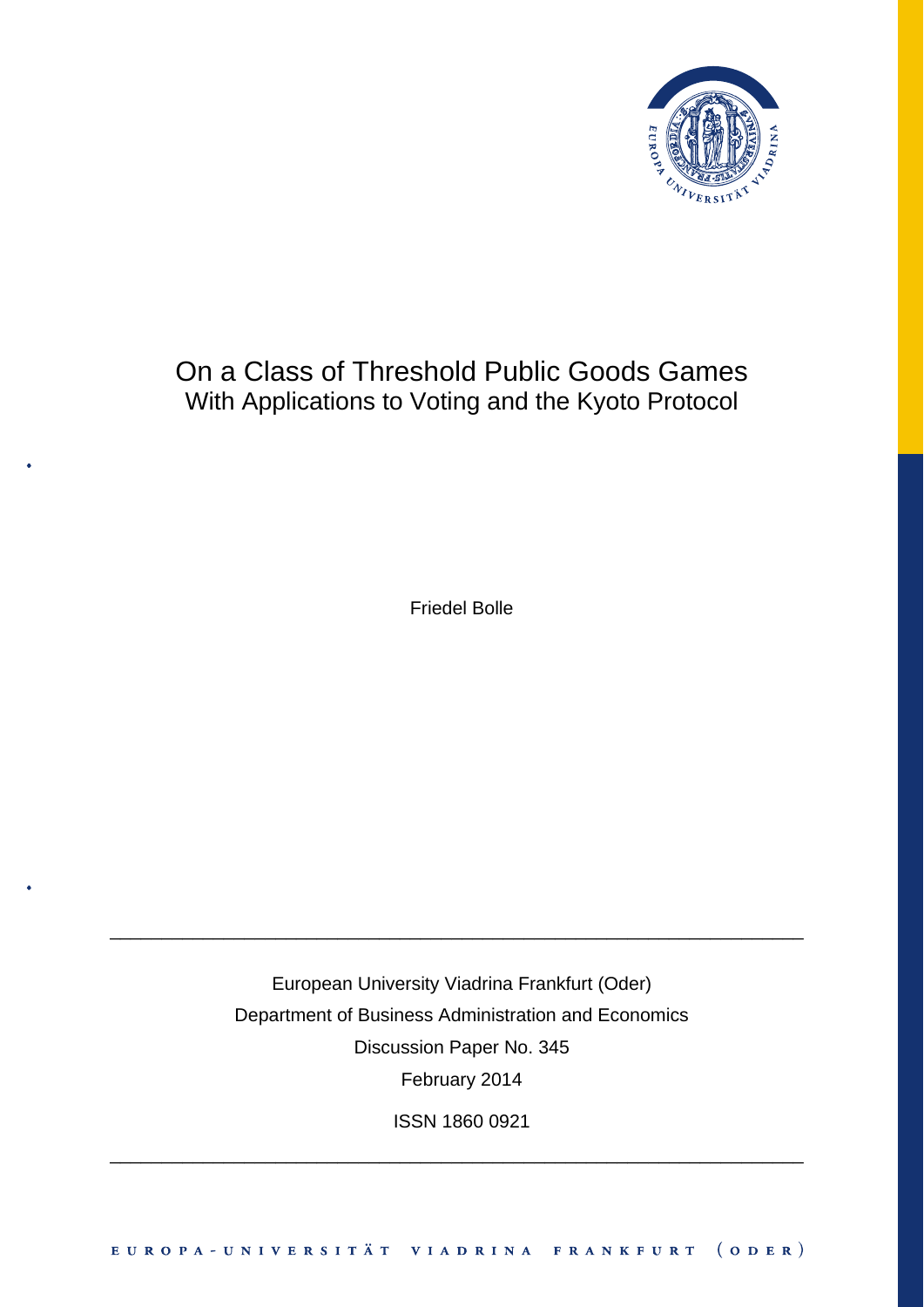# **On a Class of Threshold Public Goods Games**

With Applications to Voting and the Kyoto Protocol

## Friedel Bolle

Europa-Universität Viadrina Frankfurt (Oder)

February 2014

**Abstract:** The launch of a public project requires support from "enough" members of a group. Members (players) are differently important for the project and have different cost/benefit relations. There are players who profit and players who suffer from the launch of the project. Examples are the Kyoto protocol, voting with different weights (shareholders, the UN with the veto power of the Security Council members), and international scientific or military expeditions. As coordination on one of the usually many pure strategy equilibria is difficult, mixed strategy equilibria are the focus of this investigation. If all players profit from the launch of the project then, despite the "unnecessary" costs, the requirement of full contributions is a Pareto-improvement to every original threshold. The contribution probabilities of some player types defined by their importance are characterized according to their cost/benefit relations.

Keywords: Threshold Public Goods, Provision Point Mechanism, Voting

JEL: D72, H41

Europa-Universität Viadrina Frankfurt (Oder)

Postfach 1786 D - 15207 Frankfurt (Oder), Germany Email: bolle@euv-frankfurt-o.de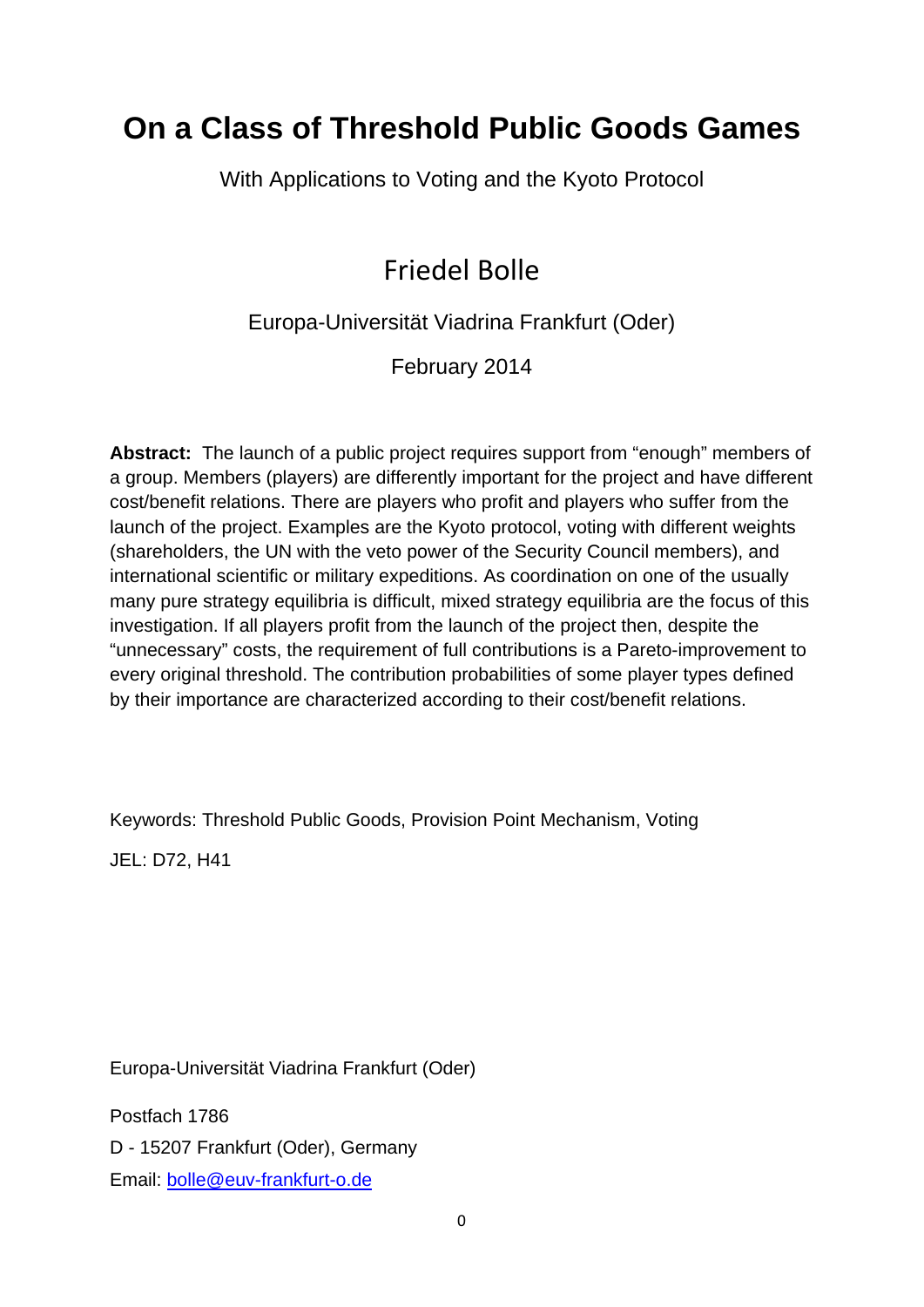#### **1. Introduction**

In a Threshold Public Good game the players contribute to a public project which is launched if and only if a certain level of contributions is reached. Contrary to the normal linear Public Good game with dominant strategies of zero contributions, there are many equilibria with certain or probabilistic contributions. In a special class of Threshold games players have only the binary choice of contributing their complete endowment or not, i.e. they join an enterprise or not, they cast a positive vote or not, they help establish or prevent a new golf resort by selling their site or not. Often Provision Point Mechanisms or Assurance Contracts allow only binary choices and thus belong to this class of games.

Models of voting or of Threshold public goods which have so far been investigated are mostly characterized by symmetry of weights of the players as well as symmetry of cost/benefit relations. In this paper I try to establish a framework for the analysis of Threshold games with a general definition of thresholds and asymmetric cost/benefit relations. Players are characterized according to their relative or absolute importance for meeting the threshold. Relations between contribution probabilities, importance of players, and cost/benefit relations are reported. As this is a first approach (and also under the impression of the large number of equilibria) relations cannot be completely characterized, however. In addition, a simple but important welfare implication is reported, namely the superiority of full contribution requirements even though they imply unnecessary costs if less than full contributions are needed for the launch of a project.

The most simple and prominent game in the class of binary Threshold games is the Volunteer's Dilemma (Diekmann, 1985, 1993) where only one player has to contribute his resources. Otsubo and Rapoport (2008) investigate a Volunteer's Dilemma game with T stages, where all players can decide in every stage whether to volunteer or not. The game ends if one player volunteers or when T is reached without a volunteer. Bilodeau and Slivinski (1996) and Weesie (1993, 1994) investigate this problem with continuous time. The sequential game with an exogenous order of players has been investigated by Bolle (2011). In addition to these theoretical investigations there are several experimental studies investigating the Volunteers Dilemma (Diekmann, 1986; Franzen, 1995; Goeree et al., 2005a;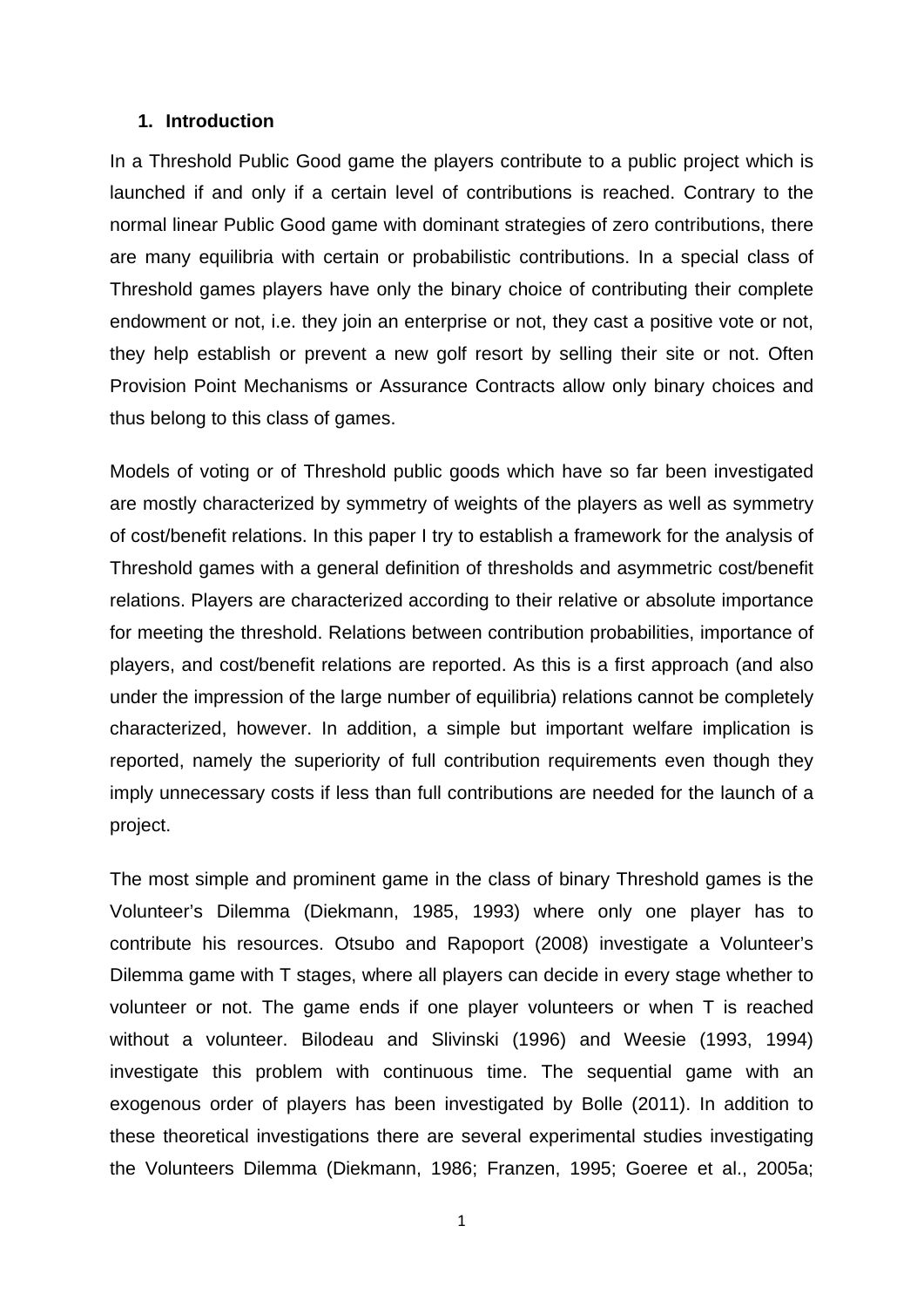Bolle, 2011). The other extreme Threshold game is the generalized Stag Hunt game where all players have to contribute to reach the threshold.

For general Threshold games there are mainly experimental studies, as far as they are not equivalent to voting models. Binary contributions are investigated by Dawes et al. (1986), Palfrey and Rosenthal (1991), Erev and Rapoport (1990),Chen et al. (1996), Croson and Marks (2000), Rose et al. (2002), Goren et al. (2003), Goeree and Holt (2005b), and McEvoy (2009). There are a lot more experiments with nonbinary decisions. General results for Threshold games are that sequential contributions are more effective than simultaneous contributions and that refunds and rebates of insufficient and superfluous contributions improve the contribution probability.

Bagnoli and Lipman (1989) show that Threshold games have an efficient result if players are refunded and if only pure strategies are regarded. Palfrey and Rosenthal (1984) investigate a Threshold game with identical players which is very close to a voting model. Offerman et al. (1998) and Goeree and Holt (2005) substitute mixed strategy equilibria by Quantal Response equilibria which describe Nash equilibria when the precision parameter becomes infinitely large. Otherwise there are mainly voting models offering theoretical results.

The classic game theoretic voter model has been introduced by Downs (1957) and has been formalized and supplemented by Riker and Ordeshook (1968). They assume binary decisions (voting or not) and a voter's utility to be  $U = qB - C + D$  with  $q$  = probability that his vote is decisive,  $B$  = utility difference because of the decisive vote,  $C = \text{costs}$  of voting.  $D = \text{citizen's duty or psychological benefit from voting has}$ been added and emphazised by Riker and Ordeshook (1968), mainly to explain the Paradox of Voting, i.e. a large percentage of people voting in a general election although q is tiny. For other attempts to explain the Voter Paradox see the survey by Geys (2006).

Two types of voting models may be distinguished, one where relative votes count and one where an absolute quota (e.g. minimal number of signatures for a referendum) has to be met. These are different, however, only if decisions are not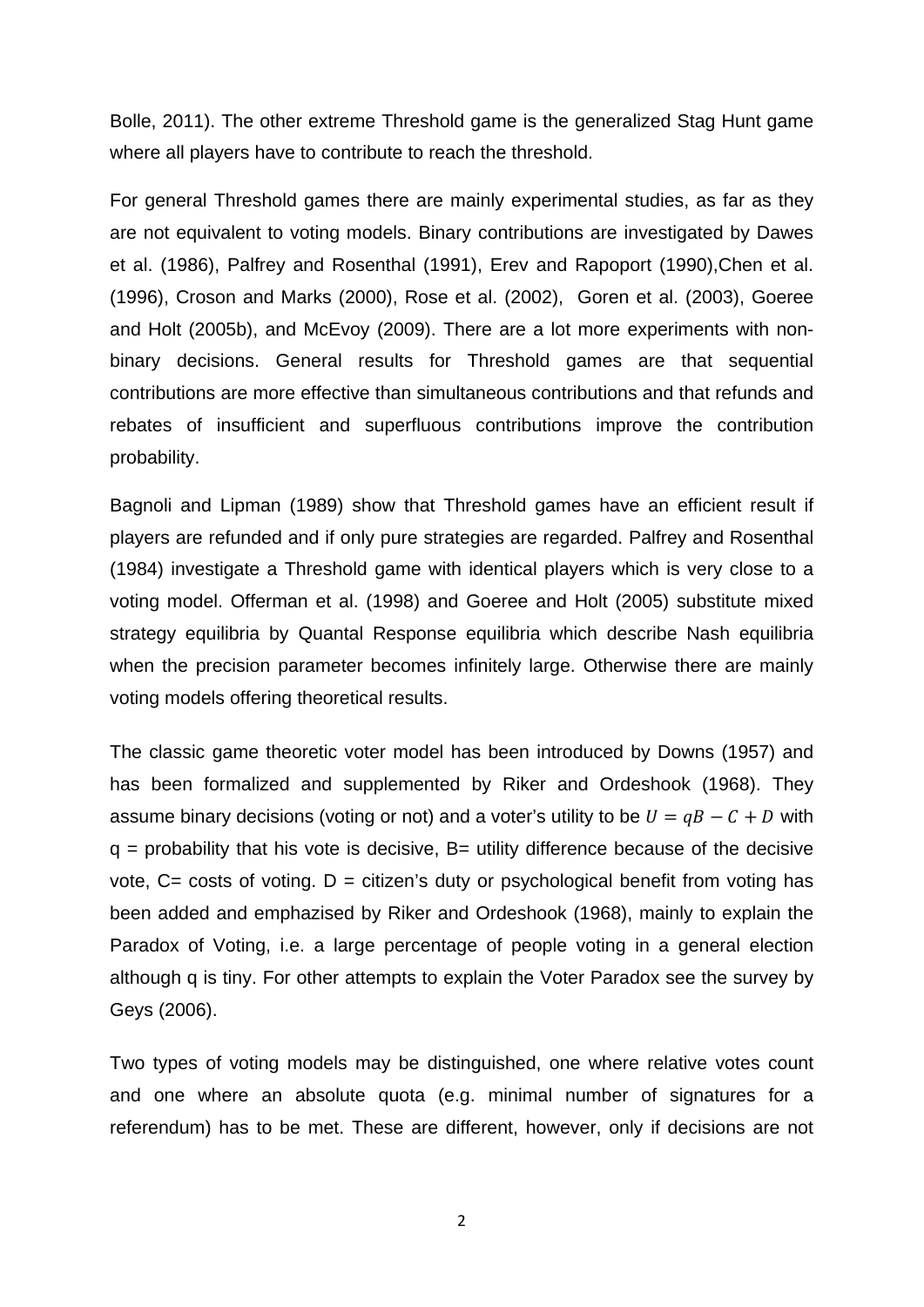binary<sup>1</sup>. Palfrey and Rosenthal (1983) show that, with binary decisions, the Voters' Paradox need not apply but that also for large electorates there are equilibria with mixed as well as pure strategies where individual votes keep a high level of decisiveness. One crucial difficulty is the coordination of players playing mixed and pure strategies.

Threshold public good games usually have a large number of pure strategy equilibria. The selection of one of these (i.e. coordination for the players) is difficult, however, because neither the Pareto-criterion nor other criteria apply. The situation with mixed strategy equilibria (if they exist) is often easier as there are usually less of them, as they often have nice properties as symmetry if players are symmetric, and as they may be easier ranked. On the other hand, equilibria where all players use strict mixed strategies need not exist and if they exist and are plausibly selected we know from many examples (e.g. Tsebelis,1990; Diekmann, 1993) that they seem to be plagued by "implausible" relations of mixture probabilities when comparing asymmetric players or evaluating the effect of parameter changes. Before we start with the theory section I want to show that such "implausible" results are almost inevitable.

|                 | Launch |  | No launch Support costs Non-support costs |  |
|-----------------|--------|--|-------------------------------------------|--|
| Utilities/costs | G.     |  |                                           |  |

**Table 1:** Utilities (costs) in a Threshold Public Goods Game with players who profit from the launch of the project,  $G_i > c_i > 0$ , and players who do not,  $G_i < c_i < 0$ .

Regard the situation in Table 1 where utilities from a certain project are reported. This project has to be supported by a minimal set of players before it is launched. There may be other players with relations of costs and benefits different from those in Table 1, but those players have dominant pure strategies (see next section). Let us assume that all these players have already been eliminated from the game and the necessary sets of supporters have been adjusted. We are left with players who profit from the launch of the project and have costs of supporting < profit (the group which is advantaged after the launch of the project) and with players who suffer from the

 $1$  In most voter participation models, the binary decision is to vote or not to vote. In the latter case, the vote is endogenized. Then voting by supporters as well as non-voting by opponents can be counted as supportive and vice versa.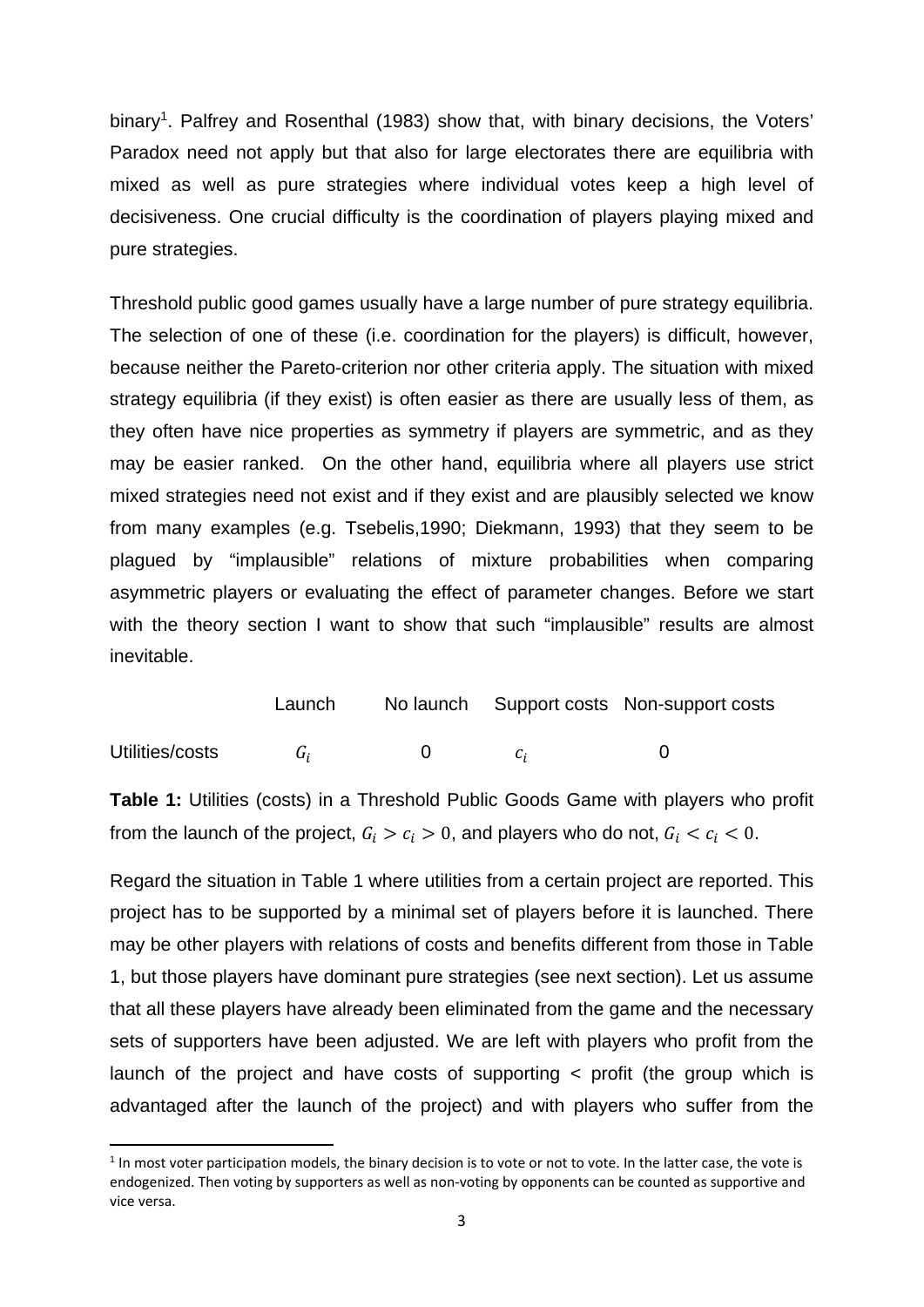launch of the project but have negative costs of supporting > (negative) profit. All players would like to free-ride on the contributions or non-contributions of others.

It seems to be "plausible" that the players of the advantaged group will support the project with large probability if their cost/benefit relation  $c_i/G_i$  is low while players from the disadvantaged group should "plausibly" use low support probabilities if  $c_i/G_i$ is low. In mixed strategy equilibria, however, support probabilities depend only on the cost/benefit relations and not on the sign of costs and benefits. Therefore we inevitably have a "plausible" and an "implausible" dependency, independent of the result we find<sup>2</sup>. Therefore, mostly, we should not discuss results under the aspect of plausibility – unless we use this Janus-headed regularity as a reason to reject mixed strategy equilibria completely. Of a different quality are results which are plausible or implausible for both groups.

In the next section the theory is presented. Sections 3 and 4 report two applications and Section 5 is the conclusion. All proofs of Propositions as well as definitions and preparatory lemmas connected with these proofs are relegated to the appendix.

## **2. Theory**

## **2.1 General Theory and why it is better to require more**

In the **Threshold game**, there are  $n \ge 2$  players  $N = \{1, ..., n\}$  who can simultaneously contribute or not a predetermined (not necessarily identical) amount of a resource to a public project. If there are "enough" contributions then the project is launched. Note that the set of players and the determination of their required contributions have happened in a pre-game phase. Also the preferences of the players may have been influenced during this time. We will comment on the pregame phase, but our analysis is restricted to the Threshold game.

**Definition 1:** H designates the set of subsets of N whose contributions suffice to produce the public good. It has the following properties:  $\phi \notin \mathcal{H}$ ,  $N \in \mathcal{H}$ . If  $S \subset S' \subset N$ and  $S \in \mathcal{H}$  then also  $S' \in \mathcal{H}$ . We call  $S \in \mathcal{H}$  a **minimal supporting set** if no strict subset of S is contained in H, We call  $S \subset N$  with  $N - S \notin H$  a **minimal blocking** 

 $2$  There is no contradiction from the fact that we can describe every situation in a positive or in a negative frame. Reformulation in another frame leaves the incentives unchanged while the two groups in Table 1 have opposite incentives.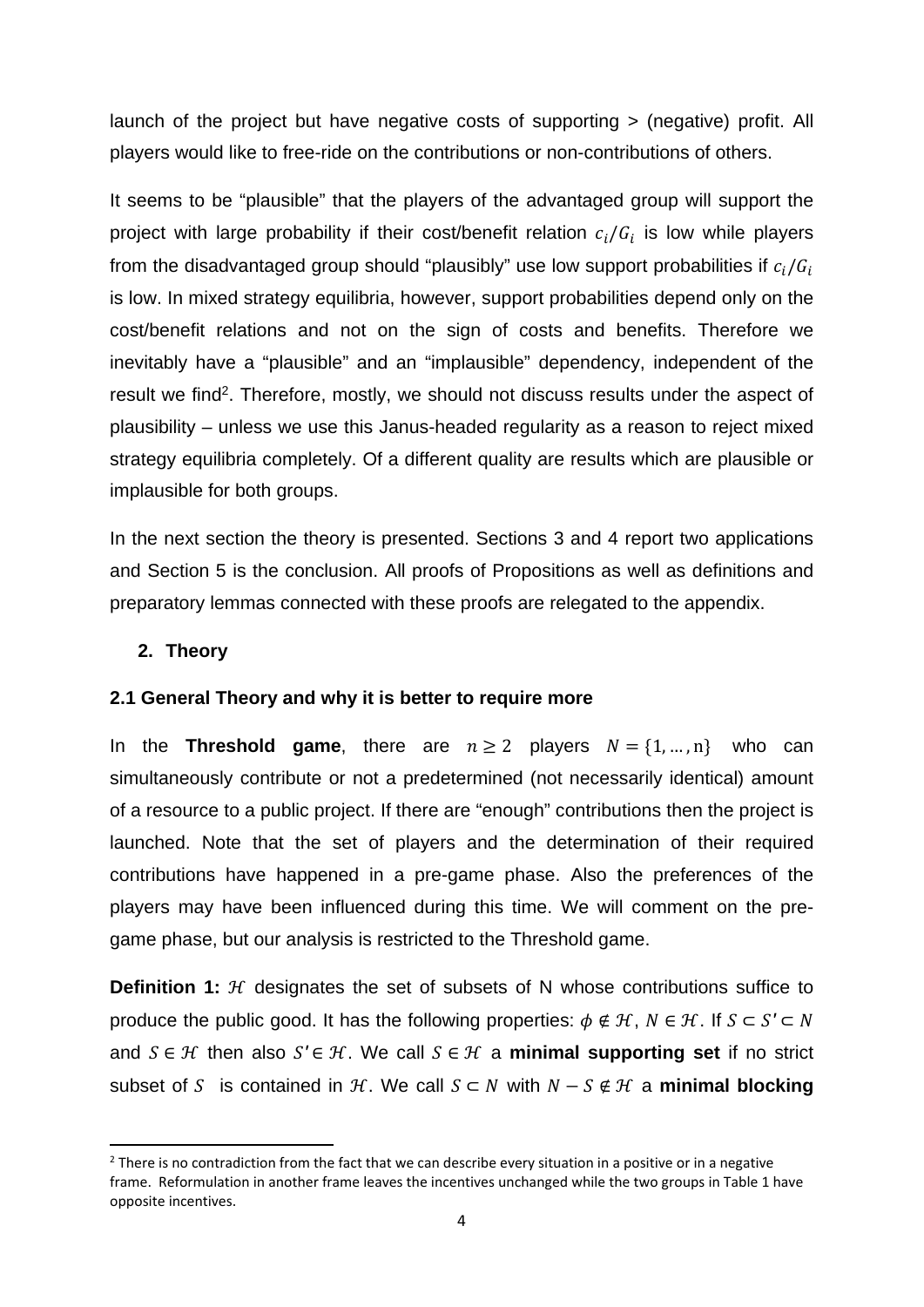**set** if for no strict subset  $S' \subset S$ ,  $N - S' \notin H$ . If  $H = \{N\}$  we say that **full contributions are required**.

An example of  $H$ , in particular if players have identical resources, are all subsets of N with k players.

**Assumption 1:** Player i bears costs  $c_i$  if he contributes to the project and he enjoys benefits  $G_i$  if the project is launched. There is zero utility if the project is not launched and zero costs if a player does not contribute, i.e. as in Table 1. Benefits may be influenced also by altruistic or envious feelings towards the other players. **Risk Neutrality** and **Complete Information** about  $H$  and about costs and benefits are assumed.

In cases of "real" public goods  $G_i > c_i > 0$  applies. We will, however, take into account also other cases. If  $G_i > 0 > c_i$ , it is a dominant strategy to invest; if  $c_i > G_i >$ 0 then it is a dominant strategy not to invest. But there may also be losers with  $G_i < 0$ if the project is realized. For these players  $0 > c_i > G_i$  describes the case without a dominant strategy. If  $0 > G_i > c_i$ , it is a dominant strategy to invest. If  $c_i > 0 > G_i$  , it is a dominant strategy not to invest. But if  $0 > c_i > G_i$ , then i wants to free-ride on the decisions of others not to invest. So there remain only two interesting cases and we can simplify the game by disregarding all players with dominant strategies but taking the consequences of their behavior into account in  $H$ .

**Assumption 2:**  $N = N^+ + N^-$  where for all  $i \in N^+$  we have  $G_i > c_i > 0$  and for all  $i \in N^-$  we have  $0 > c_i > G_i$ . The number of players in the two sets are  $n^+$  and  $n^-$ .

In cases  $n^- = 0$  there are as many pure strategy equilibria with the launch of the project as there are minimal supporting or sets. In such an equilibrium all  $i \in S \in \mathcal{H}$ , with  $S =$  minimal set, contribute and all other players do not. Usually  $H$  contains more than one minimal set. In the case of identical contributions, there are  $\binom{n}{k}$ minimal sets and pure strategy equilibria. If  $\{i\} \notin \mathcal{H}$  for all i, then zero contributions by all i is another equilibrium which is Pareto-dominated by the asymmetric pure strategy equilibria. Respective equilibria exist for  $n^+ = 0$ . Cases with  $n^- > 0$  and also  $n^+ > 0$  are different because pure strategy equilibria need not exist. In a pure strategy equilibrium, the project is launched with probability 1 or 0. If launched with probability 1 then all  $i \in N^-$  would also contribute because of  $c_i < 0$ . This possibly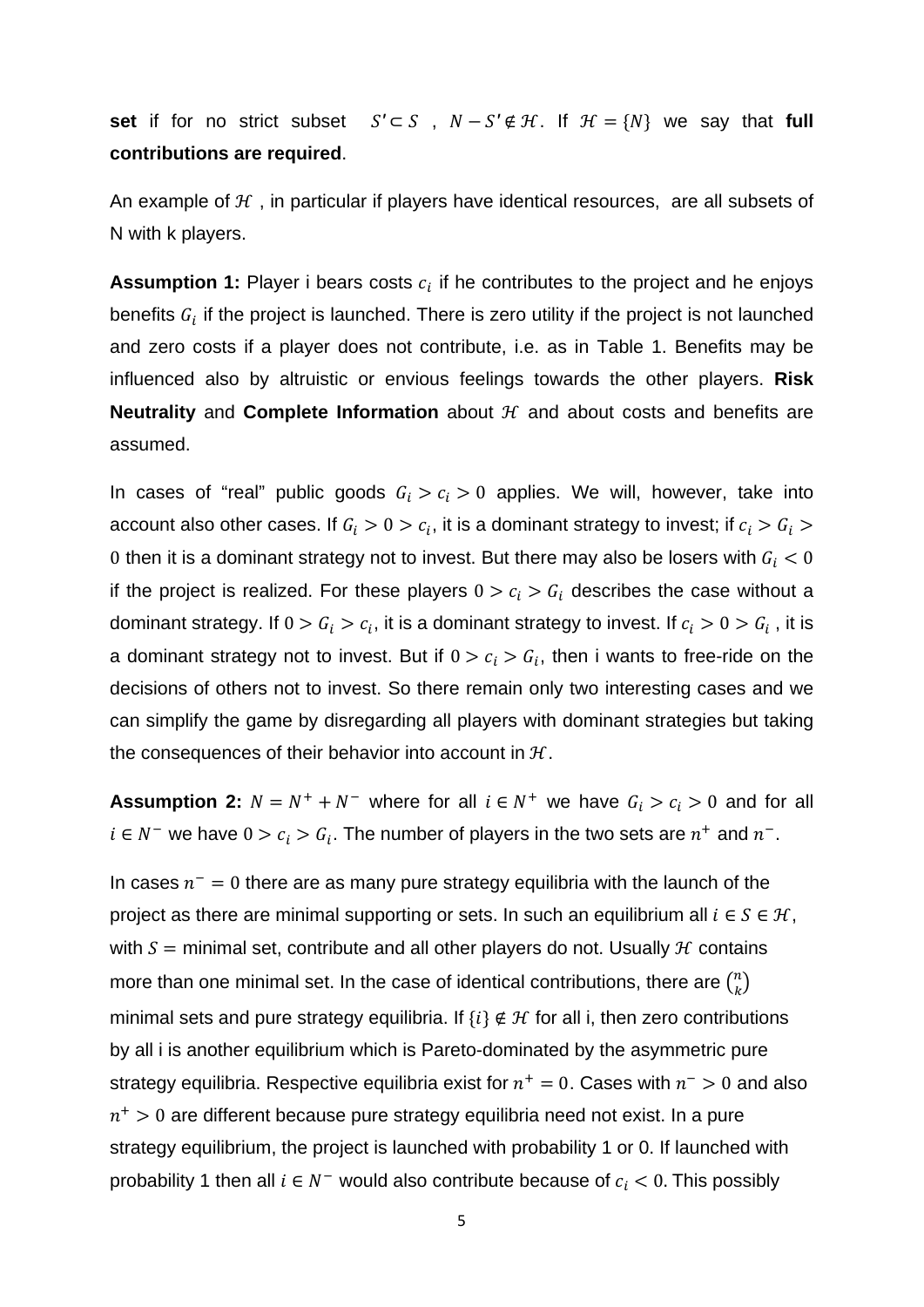allows some  $i \in N^+$  to withdraw their support until the set of supporters is minimal. But then there is an incentive for every decisive player  $i \in N^-$  not to support the project any longer.

**Proposition 1:** (i) In a pure strategy equilibrium with the launch of the project, support is provided by players from a set S with  $N^- \subset S$ ,  $S \in \mathcal{H}$ ,  $S - \{i\} \notin \mathcal{H}$  for  $i \in S - N^-$ , and  $S - \{i\} \in H$  for  $i \in N^-$ . (ii) In a pure strategy equilibrium without the launch of the project support is provided by players from S' with  $S' \subset N^-$ ,  $' \notin \mathcal{H}$ ,  $\{i\} \cup$  $S' \in \mathcal{H}$  for all  $i \in N^- - S'$ , and  $\{i\} \cup S' \notin \mathcal{H}$  for  $i \in N^+$ .

We now ask which properties equilibria in mixed strategies (or in mixed and pure strategies) have. We assume that players  $i=1,...,n$  contribute with probabilities  $p_i$ . Some of these probabilities may be 0 or 1. Sometimes we concentrate on the set of players with mixed strategies, i.e.  $H$  describes the necessary contributions if all pure strategy players (not only those with dominant strategies) have already been taken into account.

**Definition 2:** Let S be the (stochastic) set of contributing players and let us define  $Q_{-i}$ as the probability that the project is launched also without player i's contribution, i.e. if other players contribute with probability  $p_i$ , then

$$
Q_{-i} = prob(\{S : i \notin S, S \in \mathcal{H}\}) = \sum_{S \subset N - \{i\}, S \in \mathcal{H}} \prod_{j \in S} p_j \prod_{j \in N - S - \{i\}} (1 - p_j)
$$

Let us define  $Q_{+i}$  as the probability that the project is launched if i contributes, i.e.

$$
Q_{+i} = prob(\{S : i \notin S, \{i\} \cup S \in \mathcal{H}\}) = \sum_{S \subset N - \{i\}, S \cup \{i\} \in \mathcal{H}} \prod_{j \in S} p_j \prod_{j \in N - S - \{i\}} (1 - p_j).
$$

Then  $q_i = |Q_{+i} - Q_{-i}|$  is the probability that i's contribution is decisive.  $\Box$ 

Player i's expected utility is

(1) 
$$
U_i = G_i * [(1 - p_i) * Q_{-i} + p_i * Q_{+i}] - p_i d_i
$$
  
=  $G_i * Q_{-i} + p_i * [G_i * q_i - d_i]$ 

with  $d_i = c_i$  if there are no refunds (if contributions are insufficient) and rebates (if contributions are superfluous), and  $d_i \leq c_i$  if there are.  $d_i$  is independent of  $p_i$ .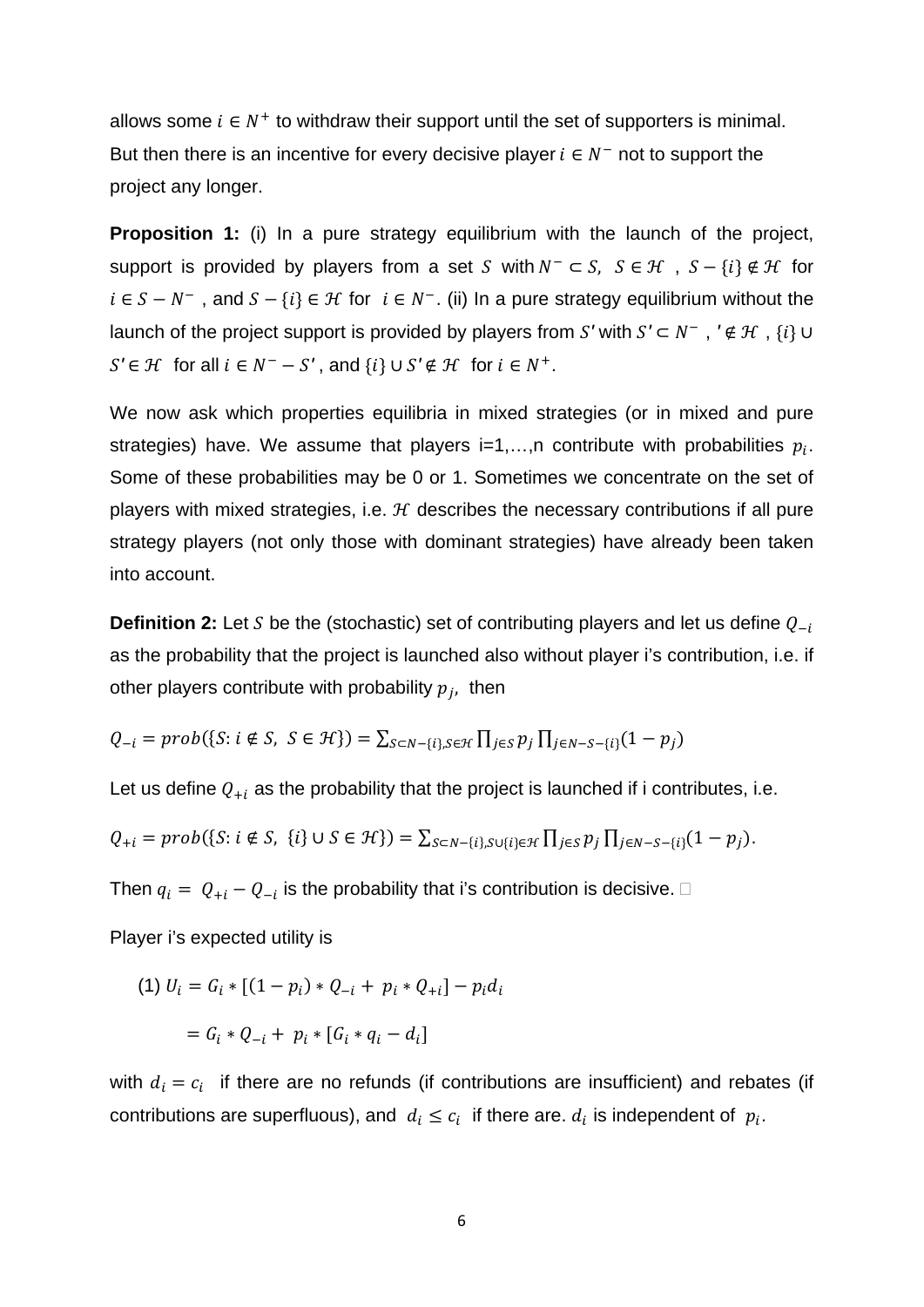(2) 
$$
d_i(N) = d_i = \begin{cases} c_i & \text{without refunds and rebates} \\ c_i * Q_{+i} & \text{with refunds but not rebates} \\ c_i * \sum_{S \cup \{i\} \in \mathcal{H}} \text{prob}(S) B(S) & \text{with refunds as well as rebates} \end{cases}
$$

with  $B(S) = 1$  if S is a minimal supporting set and  $B(S) \le 1$  otherwise. In "refunds but not rebates" we have  $B(S) = 1$  for all  $S \cup \{i\} \in \mathcal{H}$ . Note that  $i \in N^+$  are happy about refunds and rebates, while, because of  $c_i < 0$ ,  $i \in N^-$  do not like them. From their point of view the equivalence to refunds and rebates are payments to those who have not contributed to the project.

A mixed strategy equilibrium with  $0 < p_i < 1$  requires that  $U_i$  is independent of  $p_i$ , i.e.

$$
(3) \frac{\partial U_i}{\partial p_i} = G_i * q_i - d_i \equiv 0.
$$

This requirement is standard in the literature on voting and threshold public goods, probably the first time derived by Downs (1957). The following simple welfare implications, however, seem to have been unnoticed. Inserting (3) into (1) provides us with the equilibrium utility which i expects if he plays a mixed strategy.

(4) 
$$
U_i = G_i * Q_{-i}
$$

$$
= G_i * Q_{+i} - d_i.
$$

If, in equilibrium,  $G_i * q_i - d_i > 0$  then  $p_i = 1$  and (1) implies  $U_i < G_i * Q_{+i} - d_i$ ; if  $G_i *$  $q_i - d_i < 0$  then  $p_i = 0$  and  $U_i > G_i * Q_{+i} - d_i$ .

#### **Proposition 2:**

- (i)  $p_i = 0$   $(p_i = 1)$  if  $q_i < (>)d_i/G_i$ .
- (ii) Higher refunds decrease the equilibrium expectation  $q_i$  that one's own contribution is critical. For  $\{i\} \in \mathcal{H}$  this implies higher  $Q_{-i}$ , i.e. i expects others "on average" to increase their contribution probabilities.

If  $n^- = 0$  then

(iii) If full contributions are required there are three equilibria: E<sub>0</sub> with  $p_i = 0$ and  $U_i = 0$  for all I, E<sub>1</sub> with  $p_i = 1$  and  $U_i = G_i - d_i$  for all i, and a mixed strategy equilibrium  $E_m$  with  $U_i = 0$ .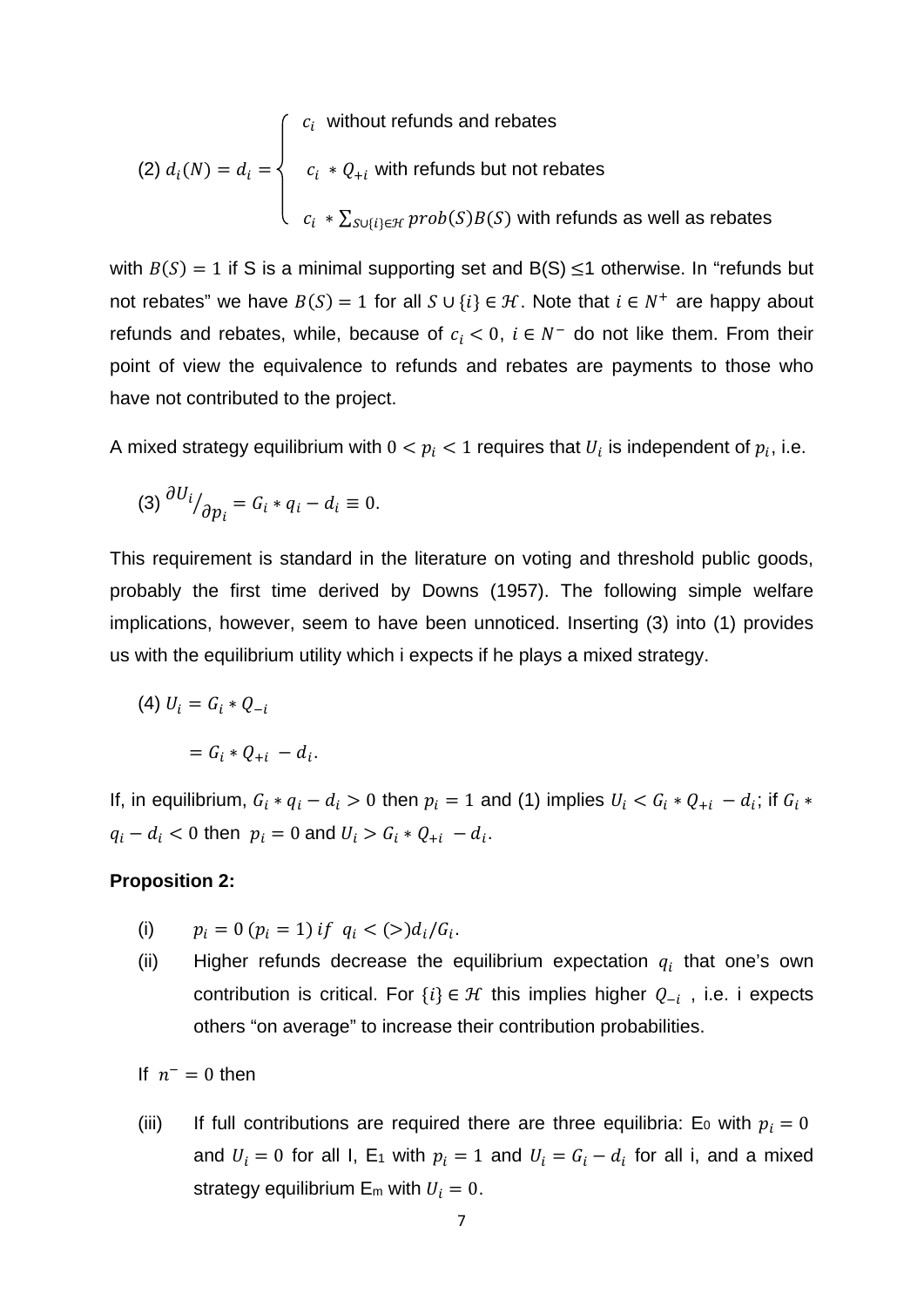(iv) If (3) applies for i then the expected equilibrium utilities of i are not larger than the equilibrium utilities in E<sub>1</sub>. If, in addition,  $\{i\} \in \mathcal{H}$  then the expected equilibrium utilities of i are equal to the equilibrium utilities in  $E_1$ .

(iii) and (iv) can, of course, be equivalently formulated for  $n^+=0$ . From (i) follows that  $p_i = 0$  if  $q_i = 0$  and  $p_i = 1$  if  $q_i = 1$ . Proposition 2 (iv) does not prove the existence of mixed strategy equilibria but describes properties of equilibria if they exist. (For symmetric cases with complete information which is the standard case in the literature we will derive equilibria below and find that a symmetric mixed strategy equilibrium does not always exist.) (iv) means that, except in the Volunteer's Dilemma (k=1 and the generalization  $\{i\} \in \mathcal{H}$ ), the requirement that all contribute even if full contribution is not necessary for the production of the public good, is a Pareto-improvement for all those with positive equilibrium probabilities. If there are players who contribute with probability zero then these are possibly worse off after a switch to the requirement of full contribution; all other players are better off. Note that the inferiority of intermediate thresholds is not self-understanding. Full contributions require unnecessarily high costs, but the losses according to attempted free riding are larger. In a symmetric game, (4) implies that at least in the case k=1 contribution probabilities increase with the amount of refunding and, more generally, with decreasing cost/benefit relations.

While at least in cases  $n^- = 0$  and  $n^+ = 0$ , any minimal supporting set or any minimal blocking set can be the basis of pure strategy equilibria and while also Proposition 1 characterizes pure strategy equilibria independent of costs and profits, in mixed strategy equilibria these incentives are central. When the launch of the project is uncertain then many players may be critical with a certain probability, i.e.  $0 < q_i < 1$ . Also players with zero or one contribution probabilities face restrictions  $q_i < d_i/G_i$  or  $q_i > d_i/G_i$  while in pure strategy equilibria the respective restrictions (with  $q_i = 0$  for outside players and  $q_i = 1$  for inside players) are always fulfilled. These restrictions prevent certain constellations of mixed/pure strategy equilibria but they need not prevent all of them, not even in symmetric situations. If there is a set of mixing players and a set of players who do not contribute, then this situation can be "stabilized" if an outside player faces a lower probability  $q_i$  than a inside player.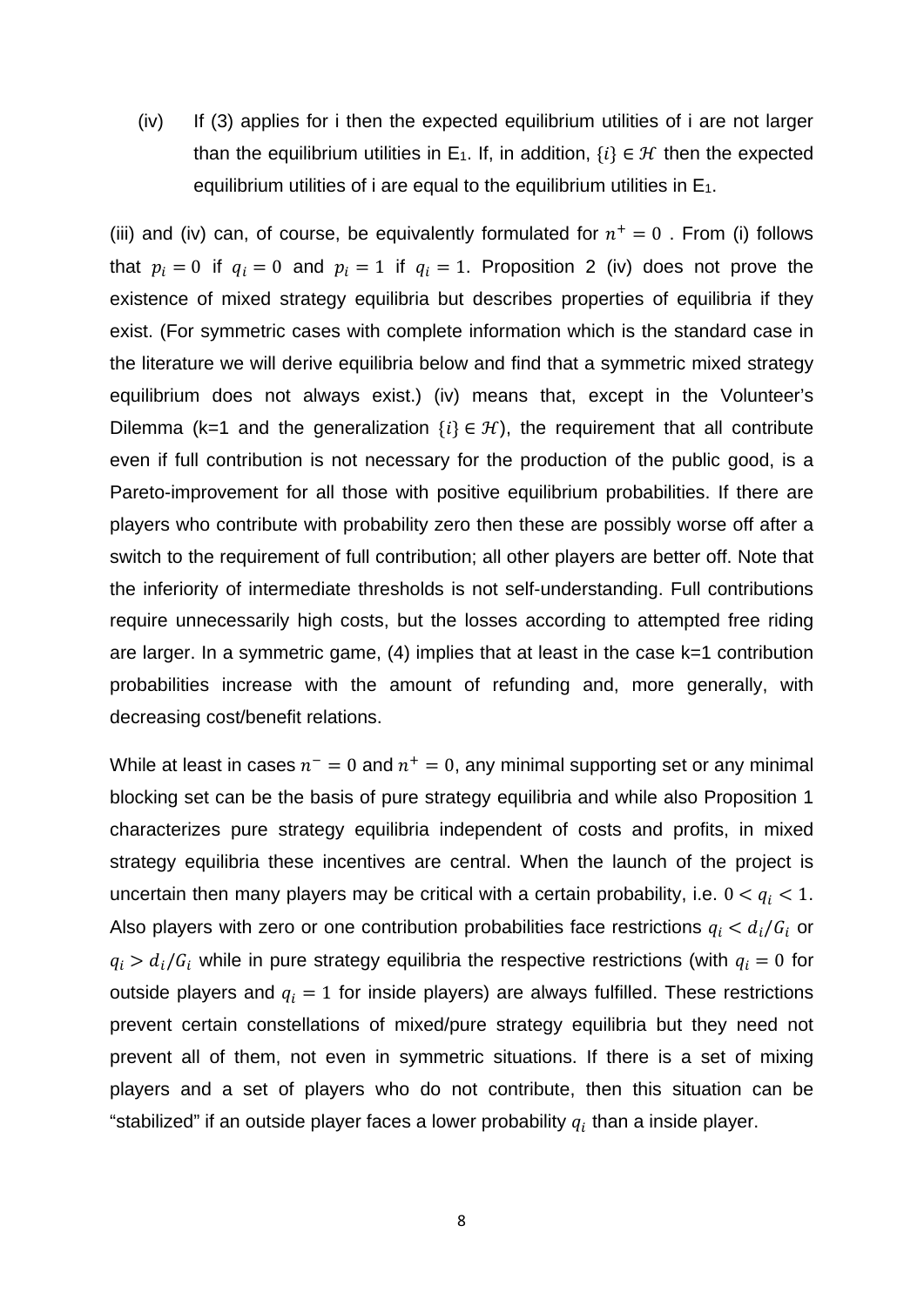#### **2.2 Player relations and contribution probabilities**

**Definition 3:** Player i is said to be **not less important** than j if, for every  $S \subset N \{i, j\}$  and  $S \cup \{j\} \in \mathcal{H}$  also  $S \cup \{i\} \in \mathcal{H}$  applies. i and j are said to be in **symmetric strategic positions** if i is not less important than j and j is not less important than i.

Note that two players can have opposite incentives, namely if one is member of  $N^+$ and the other of  $N^-$ , but nonetheless be in symmetric strategic positions and have the same cost/benefit relation  $r_i = \frac{d_i}{G_i} = \frac{d_j}{G_j} = r_j$ .

**Lemma 1:** If all pairs of players are in symmetric strategic positions then the threshold can be formulated as "k of n have to contribute".

Let us now turn to the following questions: If i is not less important than j, will he contribute with larger or with smaller probability than j? Do players with larger cost/benefit relations contribute with larger or with smaller probability?

In pure strategy equilibria both questions are largely irrelevant. If  $n^- = 0$  then every minimal supporting set is the basis of a pure strategy equilibrium. Importance may play a role only insofar as it is related to the minimal supporting sets. These equilibria are completely independent of cost/benefit relations.

Let us now regard mixed strategy equilibria. We will see in the following that the two questions have different answers under different circumstances. Proposition 3 below will describe a "main case", but we find different relations in other cases.

**Proposition 3**: Assume that all players  $h \in N$  play mixed strategies with  $0 < p_h < 1$ and that  $\{i, j\}$  is contained in a minimal supporting set.

- (i) If players i and j are in symmetric strategic positions and if  $r_i > (=, <) r_j$ then  $p_i < (=,>)p_j$ .
- (ii) If i is not less important than j and if  $r_i \leq r_j$  then  $p_i \geq p_j$ .

**Examples:**  $N = \{1,2\}$ ,  $\mathcal{H}_1 = \{\{1,2\}\}\$ ,  $\mathcal{H}_2 = \{\{1\}, \{2\}, \{1,2\}\}\$ . In these two examples the two players are in symmetric strategic positions. In the case of  $H_1$  we can apply Proposition 3 and get higher contribution probabilities for the player with the lower cost/benefit relation. (See also the proof of Proposition 2 (iii) with the derivation of the mixed strategy equilibrium in the full contribution case.) In the case of  $H_2$  we cannot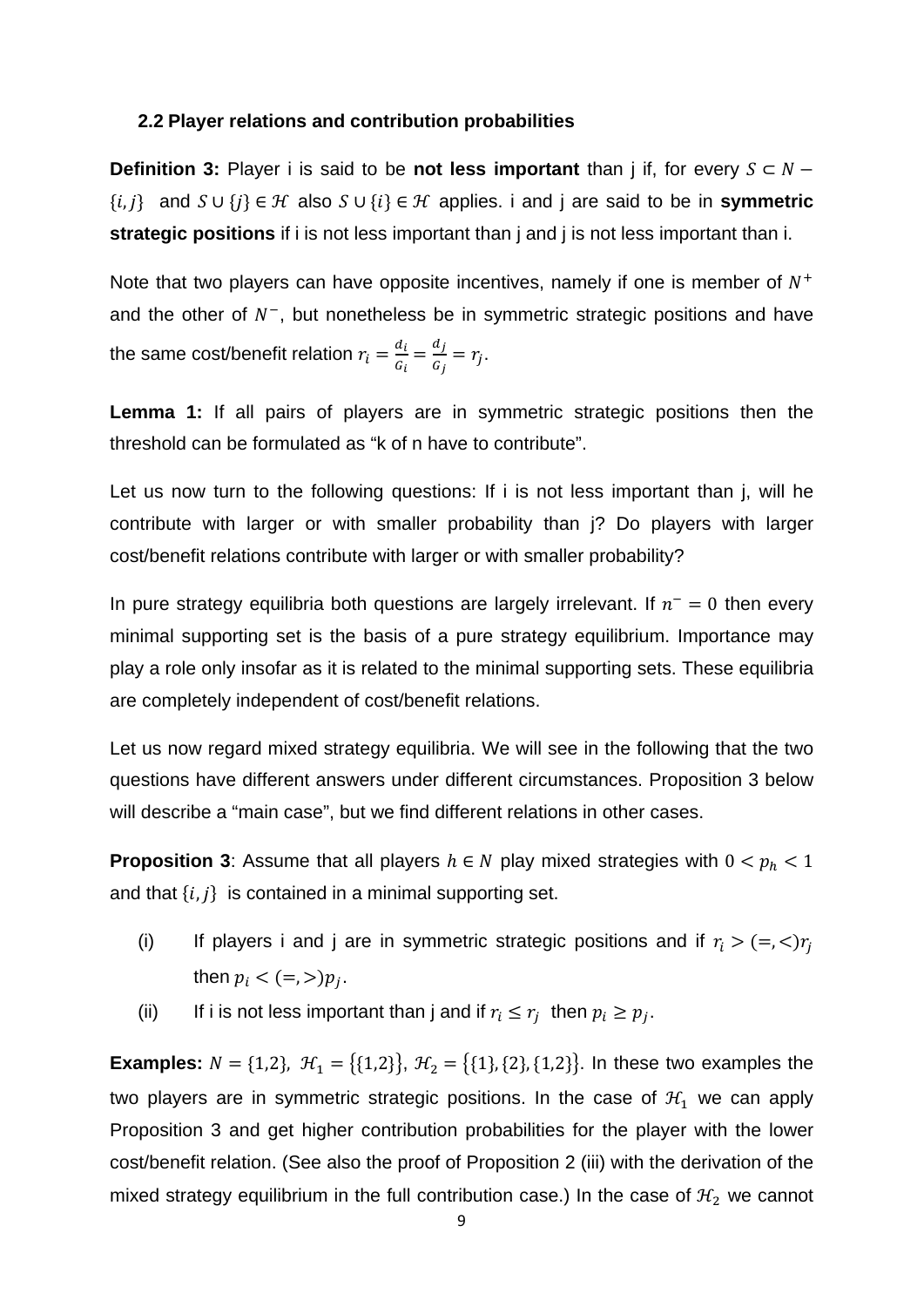apply Proposition 2 but we can compute the mixed strategy equilibrium directly and find  $p_i = 1 - r_j$ , i.e. we find higher contribution probabilities for the player with the higher cost/benefit relation. (See also the equilibrium probabilities derived in the asymmetric Volunteer's Dilemma; Diekmann, 1993). The latter are "paradoxical" (Diekmann, 1993) in the case of  $N = N^+$ ; in the case of  $N = N^-$ , however, they are "plausible". The opposite characterization applies to  $H<sub>1</sub>$ . Note that both cases as well as  $\{1\} \in N^+$  and  $\{2\} \in N^-$  have the same unique mixed strategy equilibrium.

Proposition 3 highlights that the relationship between cost/benefit relations and contribution probabilities is, in "most" cases, contrary to the relationship in the Volunteer's Dilemma.

Let us now investigate two extreme cases, one where a certain player is extremely important and one where a player may be extremely unimportant. In the latter case, we will deal with another class of games where Proposition 3 is not applicable.

**Definition 4:** A player i is **irreplaceable** if  $i \in S$  for every  $S \in \mathcal{H}$ .

Military intervention by NATO in a larger country is not possible without the United States who are then an irreplaceable player. A cartel often cannot be formed without the two largest firms who are then both irreplaceable players. The Security Council of the UN consists of irreplaceable players. In all cases the coalitions  $S \in \mathcal{H}$  can be larger.

## **Proposition 4:**

- (i) An irreplaceable player is not less important than any other player.
- (ii) If an irreplaceable player i is refunded then contribution with  $p_i = 1$  is an optimal strategy.

Assume that i and j are both mixed strategy players with equilibrium contribution probabilities  $0 < p_i, p_j < 1$ . Then

- (iii) If i is irreplaceable then  $p_i \leq \frac{r_j}{r_i}$ .
- (iv) If i and j are irreplaceable then  $\frac{p_j}{p_i} = \frac{r_i}{r_j}$ .
- (v) If i is irreplaceable then  $U_i = 0$ .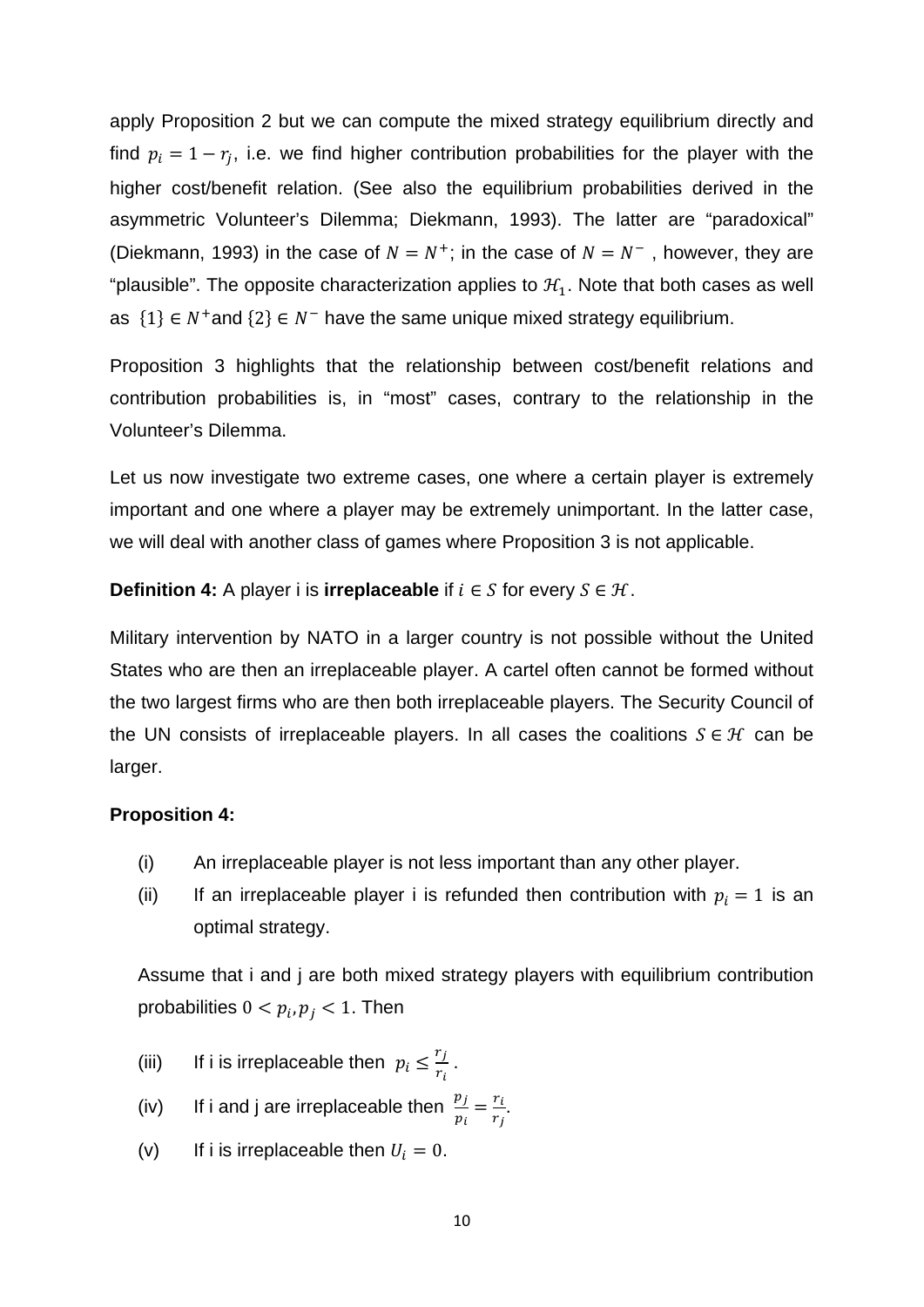From (v) follows that, in a mixed strategy equilibrium, an irreplaceable player does not profit from his strong position; on the contrary, he is not better off than after playing the pure strategy of non-contribution. If  $H = \{N\}$ , then all players are irreplaceable and (iv) and (v) apply for all players. We have discussed this situation already in Proposition 2 (iii) and selected the symmetric pure strategy equilibrium with contributions by all players.

If the coalition of all irreplaceable players is an element of  $H$ , then it is the only element of  $H$ , and when  $H$  has only one element then there are no difficulties with coordinating on the pure strategy equilibrium where only these players contribute.

**Definition 5:** A player **j is unnecessary in the face of i** if  $\{i\} \in S \in \mathcal{H}$  implies  $S \{j\} \in \mathcal{H}$ .

In many teams a specialist in one area is necessary for success, say one bookkeeper in a non-profit organization which relies on voluntary work, but not two. One of them is unnecessary in the face of the other. If the coalition of all irreplaceable players is an element (necessarily the only) of  $H$  then all other players are unnecessary in the face of any irreplaceable player.

**Proposition 5:** Assume that j is unnecessary in the face of i. Then

- $(i)$  i is not less important than j,
- (ii)  $\{i, j\}$  are not contained in a minimal supporting set,
- (iii) If  $r_i < r_j$  then  $p_j = 0$ .

Generally we can assume players to have certain resources which they can supply to the project. The threshold can be described by a (production) function of these resources which has to surpass a certain limit. A simple case which describes many applications is an additive function.

**Definition 3:** If every player can be characterized by a number  $x_i$  and the threshold is defined by the requirement that the sum of the contributing players'  $x_i$  reaches a certain limit ܮ then we call the **threshold additive**.

With an additive threshold a player i is not less important than j if  $x_i \geq x_j$ , he is irreplaceable if and only if  $\sum_{i \neq i} x_i < L$ .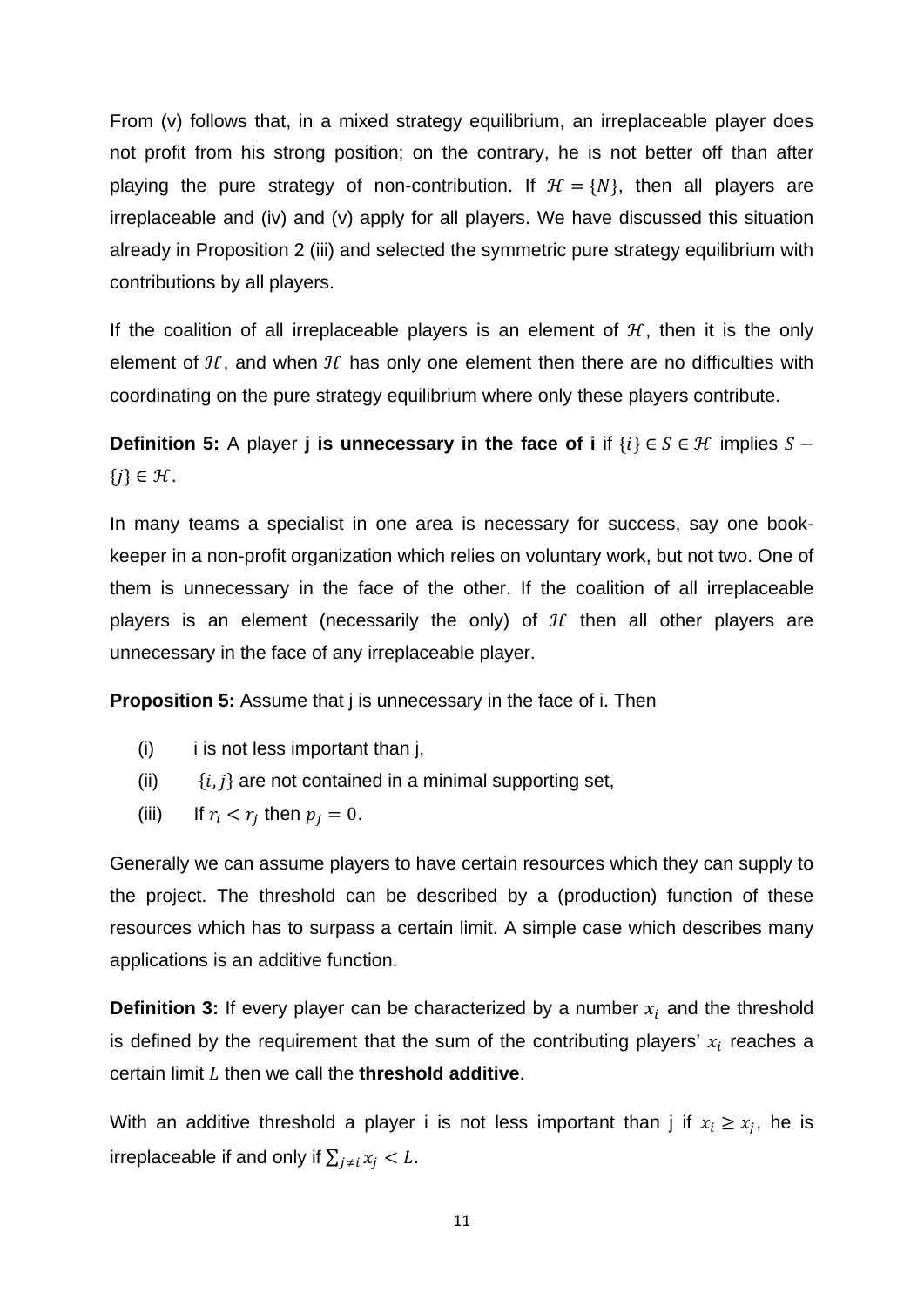#### **2.3 A remark on dynamics**

Simultaneous contributions take place in secret voting and in other examples. But there are also examples where the assumption of simultaneity (almost standard in voting models) is less appropriate. Deviations from this procedure are "distributed contributions", where all players can contribute during a certain time interval or in the course of a certain number of periods, or "sequential contributions" where, in an exogenous or an endogenous order, one player after another can contribute. In both cases all players are immediately informed about new contributions. For the Volunteer's Dilemma distributed contributions have been theoretically investigated by Otsubo and Rapoport (2008) for a finite number of periods and by Weesie (1994) for continuous time. Sequential contributions in the Volunteer's Dilemma are investigated by Bolle (2011). In the rest of this sub-section we want to concentrate on distributed contributions for which open voting and the Kyoto protocol are prominent examples.

Let us assume that there are 2 periods in which every player can contribute. Contrary to Otsubo and Rapoport (1996) and Weesie (1994) we do not introduce exogenous incentives for early contributions but concentrate on the strategic effect of early contributions.

Let us assume that the situation in period 2 is as described in Definition 1 and Assumption 1 above and that a certain mixed strategy equilibrium has been selected. If i expects no other player to contribute in period 1, he faces the following alternatives:

(a) He does not contribute either. Then, in period 2, the mixed strategy is played and his expected utility is  $U_i^- = G_i * Q_{+i} - d_i$ .

(b) He contributes. Then his utility is  $U_i^+ = G_i * Q(N - \{i\}) - d_i$  with  $Q(N - \{i\})$ describing the probability that, in an selected equilibrium with players  $N - \{i\}$ , enough players  $S \subset N - \{i\}$  contribute to meet the threshold  $S \cup \{i\} \in \mathcal{H}$ .

In the case  $\{i\} \in \mathcal{H}$  we find  $Q_{+i} = Q(N - \{i\}) = 1$  and therefore  $U_i^- = U_i^+$ . In other cases the comparison of  $Q_{+i}$  and  $Q(N - \{i\})$  is difficult. We come back to this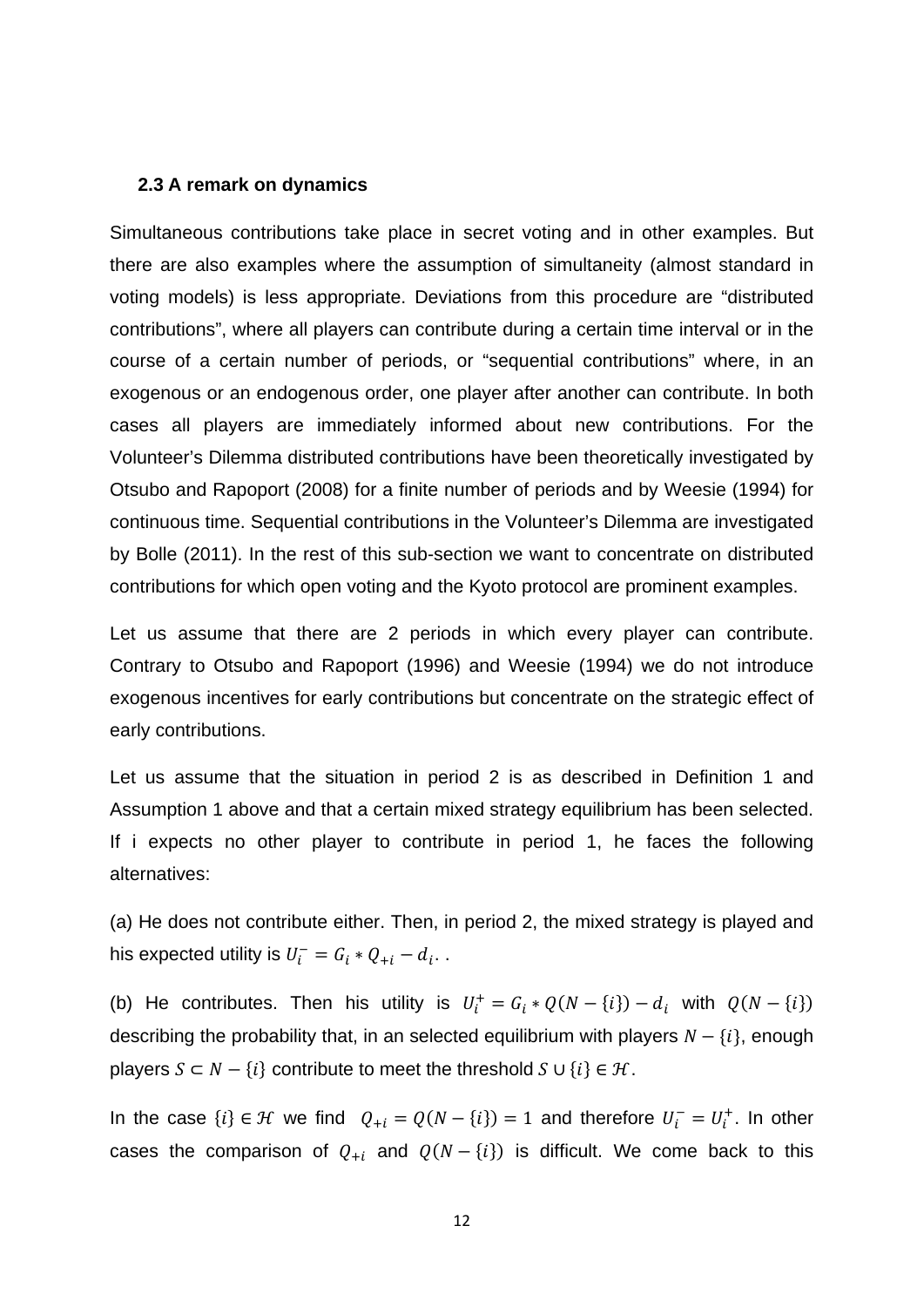problem in the case of symmetric equilibria. At least for irreplaceable players, early contributions are advantageous.

**Proposition 6.** Let  $Q_{+i}$  and  $Q(N - \{i\})$  be defined as above and let us assume second round mixed strategy equilibria.

- (i) If  $Q_{+i} \ge Q(N \{i\})$  for all i then an equilibrium in the game with distributed contributions exists where all players contribute only in the second round.
- (ii) If  $Q_{+i} < Q(N \{i\})$  for at least one i then there is no equilibrium in the game with distributed contributions where all players contribute only in the second round.

In all cases which are described by Proposition 6 (ii) there are also asymmetric second round equilibria where just those players who have an incentive for early contribution play a pure strategy with contribution. Early contributions, however, facilitate the coordination with respect to this equilibrium.

## **3. Voting**

Let us first make clear that voting is a special case of the Threshold game only under the assumption that the set of voters is known in advance and that abstention is not allowed, not effective (for example because an absolute and not a relative quota has to be fulfilled) or prohibitively expensive. Non-participation as a substitute of abstention is allowed if we endogenize the subsequent vote. Most models of voter participation apply this technique in order to cope with a binary decision situation. We may, otherwise, regard a two-step game where first the voter set is determined and then the resulting Threshold game (without abstention) is analyzed. With binary decisions, there is no difference between relative or absolute quotas. Note that, in voting, refunding is usually not possible.

Secret ballots as well as public votes may cause conflicts for some voters. Imagine that a parliament decides on a legislative proposal by a party, for example the abolition of the death penalty, entering a war, homosexual marriage, carbon taxes, etc. A member of the party which issued the proposal might be personally opposed to the issue but nonetheless he does not wish his party to be defeated. There are at least psychic costs  $c_i > 0$  for him for supporting the issue by his vote. In a public vote he has to fear consequences in his electoral district where people want him to vote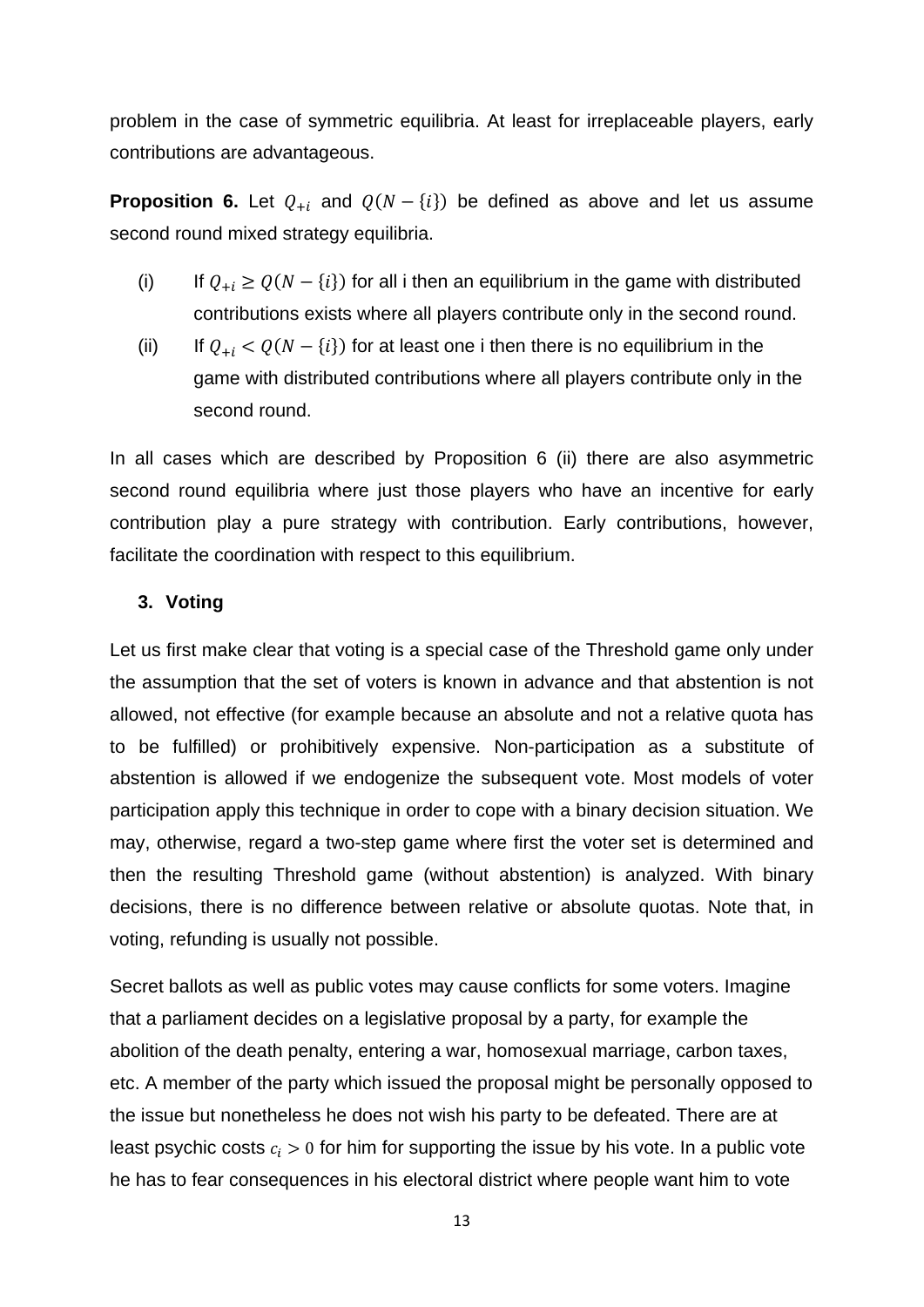for or against the issue and he has to fear penalties from his party if he does not vote approvingly. Nonetheless approval may incur positive costs. A member of an opposing party (which wants the proposal to be rejected) may be in a similar situation. All members of a parliament may face a common conflict independent of their party affiliation when they vote on a legislative pay rise.

In voting, an absolute threshold is additive, (mostly) with  $x_i = 1$  for all i and a necessary limit L=k. Exceptions are, for example, shareholder voting or the existence of a veto player. Note that k may take every number between 1 and n in (absolute) majority voting or voting with any other (absolute) quota because we have already eliminated all players with dominant pure strategies.

With all  $x_i = 1$  all players are in equal strategic positions and therefore Proposition 3 (i) applies. If all cost/benefit relations are  $\frac{d_i}{G_i} = r$  then all mixed strategies have the same  $p_i = p$ . We determine p by solving (3), i.e.

(5) 
$$
\frac{\partial U_i}{\partial p_i} = \binom{n-1}{k-1} p^{k-1} (1-p)^{n-k} - r = 0.
$$

In the case k=1 the left hand side of (5) is monotonically decreasing in p from  $1 - r$ 0 to  $-r < 0$ ; in the case k=n it is monotonically increasing in p; for other k it is  $-r$  for  $p = 0$  as well as for  $p = 1$  and larger and single peaked between 0 and 1. The maximum value is taken at  $p = (k - 1)/(n - 1)$  and is not necessarily larger than 0. Therefore we have a unique solution of  $(5)$  if k=1 and k=n. If k=2,...,n-1, we have 2 or 1 (boarder case) or no solution.

In the case  $n^- = 0$ , k=2,...,n-1, and when there are two solutions, the lower p is connected with a Pareto-inferior equilibrium because lower p imply lower  $Q_{+i}$  and therefore lower utility for all players because of (4). If there is no solution of (5), there is no mixed strategy equilibrium with positive contribution probabilities. The only symmetric equilibrium consists of all players not contributing. At last, in the case k=n, we select the Pareto-superior and also symmetric pure strategy equilibrium where all players contribute. This equilibrium is discussed in Proposition 2 (iii).

In the case  $n^+=0$ , according to the same arguments, we should concentrate on the lower equilibrium and, in the case of no solution of (19), the equilibrium where all players contribute. In the case k=n, no player contributes.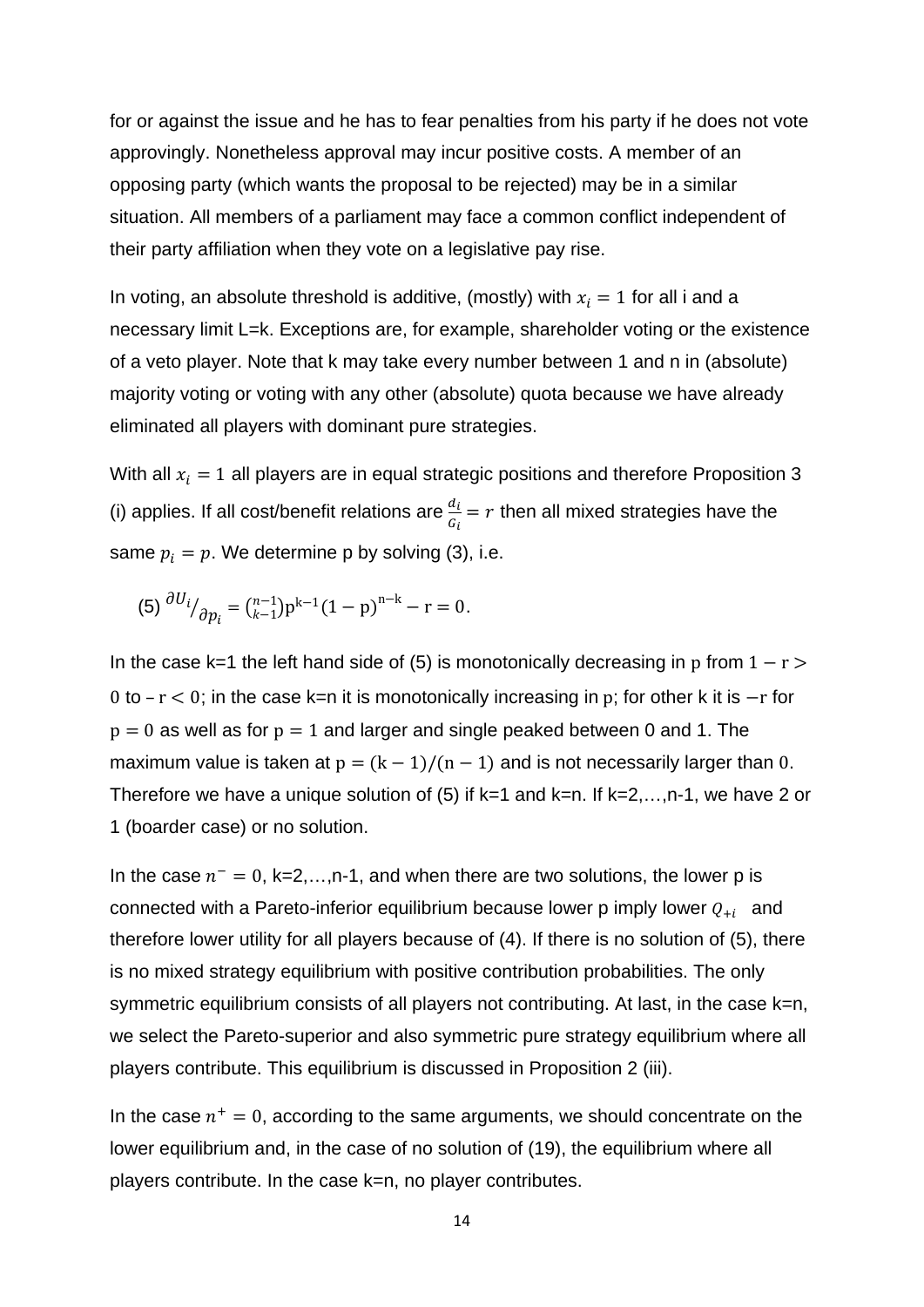If  $n^+$ ,  $n^-$  > 0 then our criterion for the selection of equilibria according to Paretosuperiority does not help us. Players from  $N^+$  favor the opposite of what players from  $N^-$  prefer. Proposition 1 shows that, in our example with identical cost/benefit relations, only one pure strategy equilibrium can exist, namely all members of  $N^$ supporting the project and all members of  $N^+$  not supporting. This is an equilibrium except for  $n^- = k$  (where single members of  $N^-$  can prevent the launch of the project) and  $n^- = k - 1$  (where a single member of  $N^+$  can launch the project by deviating). These pure strategy equilibria are complete free-riding equilibria because those who profit from the project do not contribute and those who do not profit contribute. There are also equilibria where some players play pure strategies, for which (3) does not apply, and some play mixed strategies for which (3) applies. For these equilibria, again severe problems with coordination may exist.

| $\mathsf k$    | 1     | 2     | 3           | 4           | 5     | 6   |
|----------------|-------|-------|-------------|-------------|-------|-----|
| $p^*$          | 0.186 | 0.303 | $\mathbf 0$ | 0           | 0.882 | 1   |
| Q(N)           | 0.709 | 0.587 | 0           | 0           | 0.848 | 1   |
| $U_i$          | 1.8   | 1.48  | $\mathbf 0$ | $\mathbf 0$ | 1.73  | 1.8 |
| $Q_{+i}$       | 1     | 0.886 | $\mathbf 0$ | 0           | 0.975 | 1   |
| $Q(N - \{i\})$ |       | 0.724 | 0.639       | 0.643       | 0.852 | 1   |

**Table 2:** Equilibria with  $G_i = 2.8$  and  $c_i = 1$ . Contribution probabilities p<sup>\*</sup>, launch probabilities  $Q(N)$ , utilities  $U_i$  and  $Q_{+i}$  = prob(k-1 of n-1 contribute) for the problem with  $n = n^+ = 6$ ,  $k = 1, 2, ... 6$ .  $Q(N - \{i\})$  for the problem with n-1 players and k-1.

**Example:** The example in Table 1 shows, first, what we already knew from Proposition 1, namely that the full contribution pure strategy equilibrium provides more utility than k=2,3,4,5 although more costs are incurred. In the cases k=3 and k=4 the symmetric equilibrium contribution probabilities are 0.

In an open vote with a show of hands to signal approval (e.g. in committee sessions) there is a certain time span for decisions and the early decisions of others can be observed. In the cases k=3 and k=4 every voter is better off if he contributes first and thus changes the game to one where k=2 or k=3 approvals from 5 voters are necessary. If we virtually divide the time span into two periods then, in the cases k=3,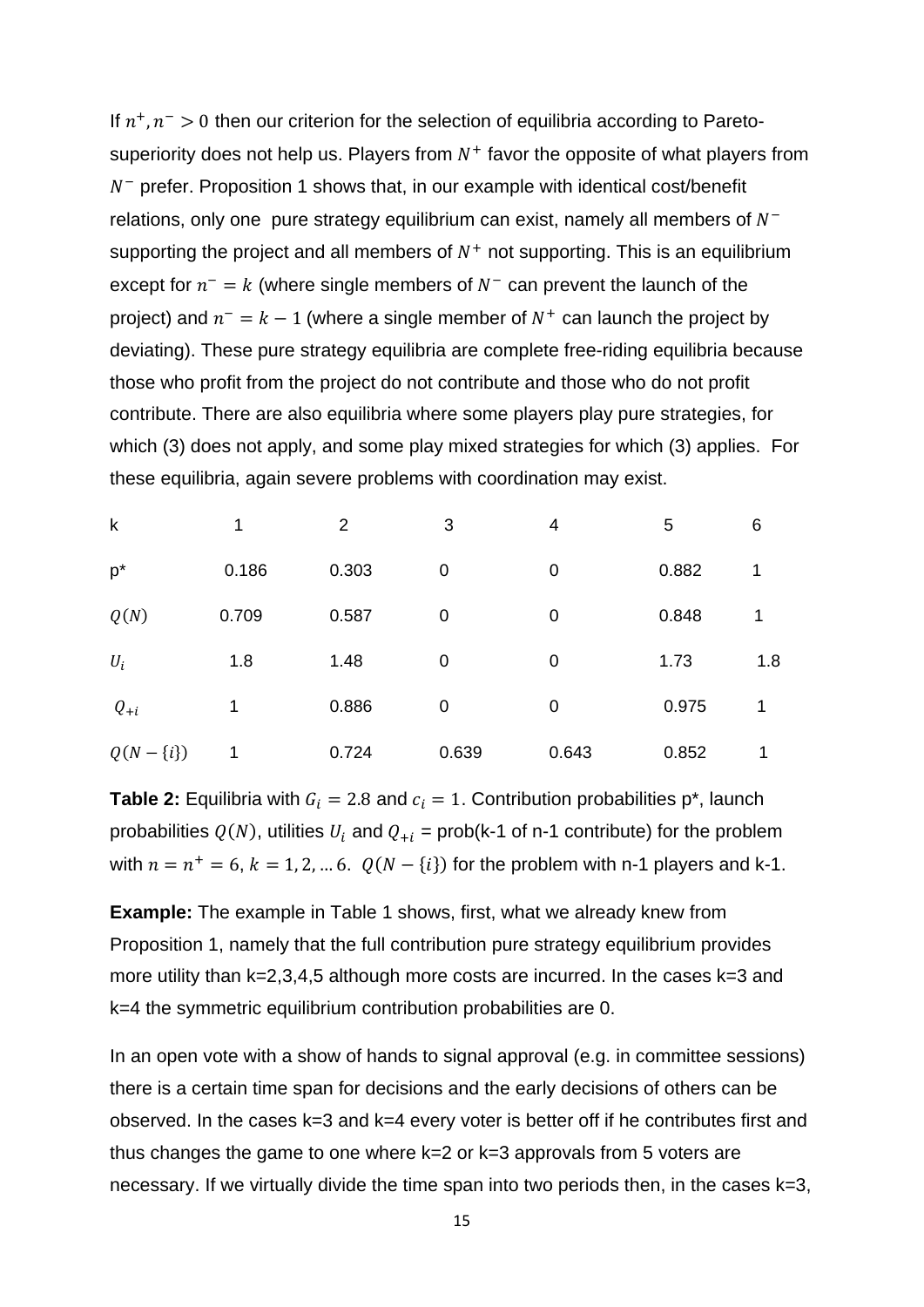4 the mixed strategy consists of a probability to contribute (show of hands) in the first period and, depending on the number of resulting votes, another probability of contributing in the second period. Because  $Q_{+i} > Q(N - \{i\})$  Proposition 5 tells us that, for k=2 and k=5, no voter will contribute in the first period (quickly) but all in the second (delayed). In the cases  $k=1$  and  $k=6$  the utility of the early contributing player remains the same. Note that such a symmetric mixed strategy equilibrium over several rounds can nonetheless end with k=3 or 4 in the last round where, then, all players contribute with 0 probability.

In particular in the case of secret votes with "medium" requirements of necessary approvals the proposing party should be alarmed. A way out of this dilemma may consist of making the majority narrower which is a disadvantage only at first glance. If convincing some of the mixed strategy players not to participate in the voting session is difficult because abstention is connected with particularly large costs the party may convince other members with a high party loyalty (who would vote approvingly with probability 1) not to participate. Thus, in our example, the required k may increase from 3 or 4 to 5 or 6 which implies a Pareto-improvement for all members of the proposing party. There are many statements by politicians and observers that narrow majorities foster the party discipline<sup>3</sup>, but I must admit that I do not know of a case where majorities have purposefully been narrowed. Party whips work mainly by influencing  $G_i$  and  $c_i$  and aim at high participation rates of their delegates. We may doubt, however, that such a policy is always optimal.

If we alternatively assume  $n^- = n^+ = 3$ , then the probabilities in the cases k=1, 2, 5 are still equilibrium probabilities, in the cases 3, 4, they are not. In the cases k=2,5,6 the equilibrium selection according to Pareto-superiority does neither apply. Perhaps the pure strategy equilibrium described in Proposition 1 (all in  $N^-$  contribute, all in  $N^+$ do not) is now the most plausible equilibrium. But again these equilibria do not apply for k=3 and k=4. Note, however, that the players from  $N^+$  have the same incentive for early contributions as in the case  $n^+ = 6$ .

The situation k=3,4 in our example is not an exception. If the number of players increases then, except for  $k=1$  and  $k=n$ ,  $q_i$  necessarily approaches 0 and therefore (3) cannot be fulfilled. Palfrey and Rosenthal (1984) describe this as the

 $3$  "... the narrow majority can be a blessing since it offers its own incentives for Members to vote with the party" (Peters, 2004, p.233)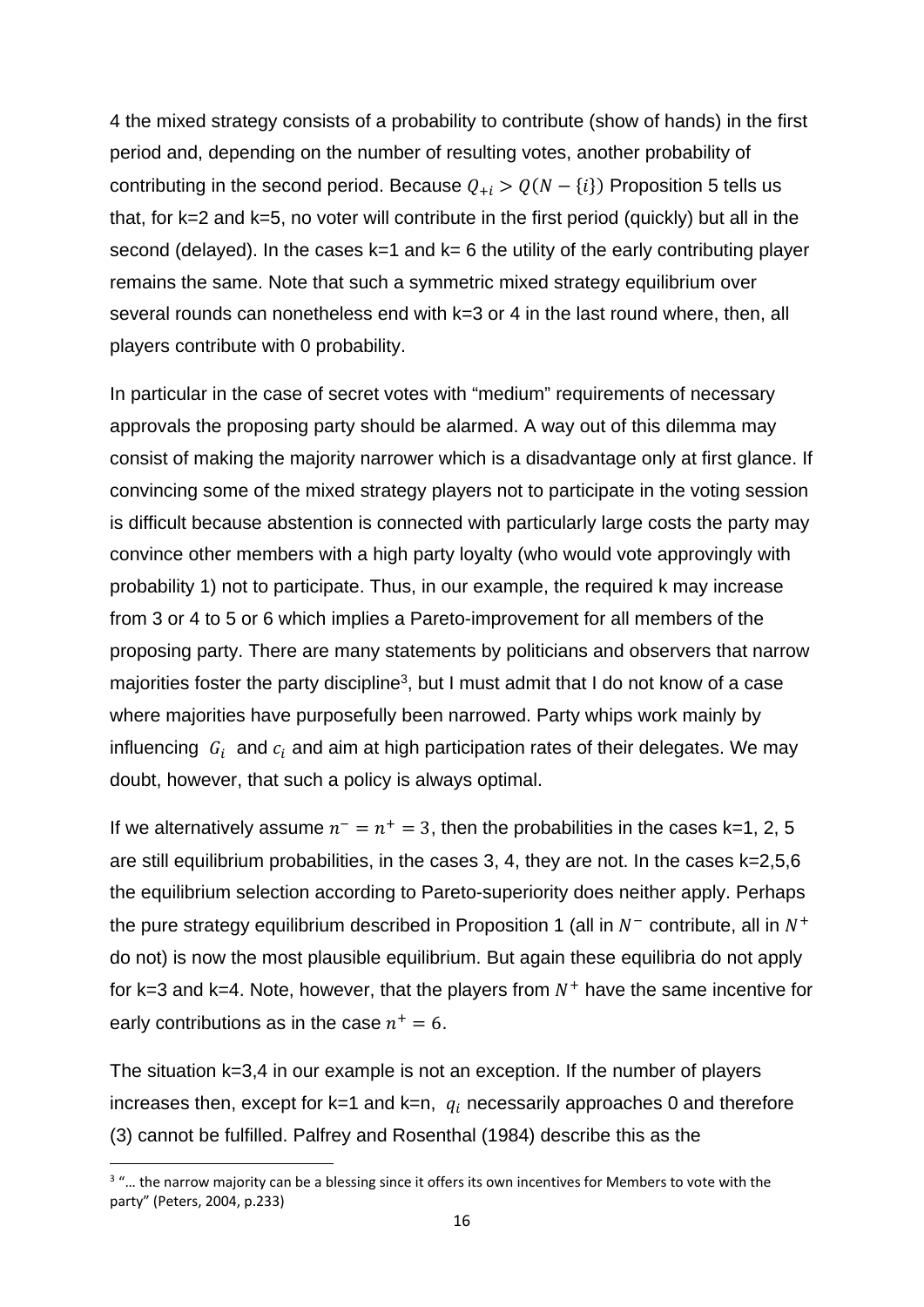disappearance of mixed strategy equilibria for large groups. But as in the case of our example there may be incentives for early voting and there is a multitude of pure/mixed strategy equilibria. These equilibria are described by Palfrey and Rosenthal (1983).

#### **4. The idea of the Kyoto Protocol**

The Kyoto Protocol to the United Nations Framework Convention on Climate Change (UNFCCC) sets binding obligations on industrialized countries to reduce emissions of greenhouse gases. The Protocol was adopted by parties to the UNFCCC in 1997. Article 25 of the Protocol specifies that the Protocol enters into force "on the ninetieth day after the date on which not less than 55 Parties to the Convention, incorporating Parties … which accounted in total for at least 55% of the total carbon dioxide emissions for 1990 …, have deposited their instruments of ratification, acceptance, approval or accession." (The United Nations, 1998) The 55 nations limit was easily passed but the required 55% of the carbon dioxide emissions of 1990 turned out be difficult to reach as some large polluters, in particular the USA, did not ratify the protocol. Only after lengthy negotiations and heavy discounts, Russia joined the club so that, ultimately, the treaty entered into force in 2005.

The idea of the Kyoto protocol is to change a normal public goods game with costs  $c_i$ and benefits  $g_i < c_i$ , whose unique equilibrium is non-contribution, into a Threshold game with  $G_i = \sum g_i > c_i$  and contribution equilibria. By introducing a medium threshold of 55%, however, much or all of the improvement has been lost again. Probably the "fathers" of the Kyoto protocol wanted to launch worldwide climate policy successfully and probably they thought it would be easier to reach a medium threshold than a high one - but we know from Proposition 2 that the contrary is true. A second disadvantage of a medium threshold is that the probability  $q_i$  that i's contribution is decisive is, at least for small players, rather low which makes noncontribution a dominant strategy for these countries.

How should a workable contract such as the Kyoto protocol look? First, negotiations according to the reduction obligation of a country should take into account that the contract will not be ratified if a majority in country i believes  $G_i < c_i$ . Only a small number of countries can be assumed to be altruistic and take also other countries' advantages into account; to plead for such a point of view may be successful on a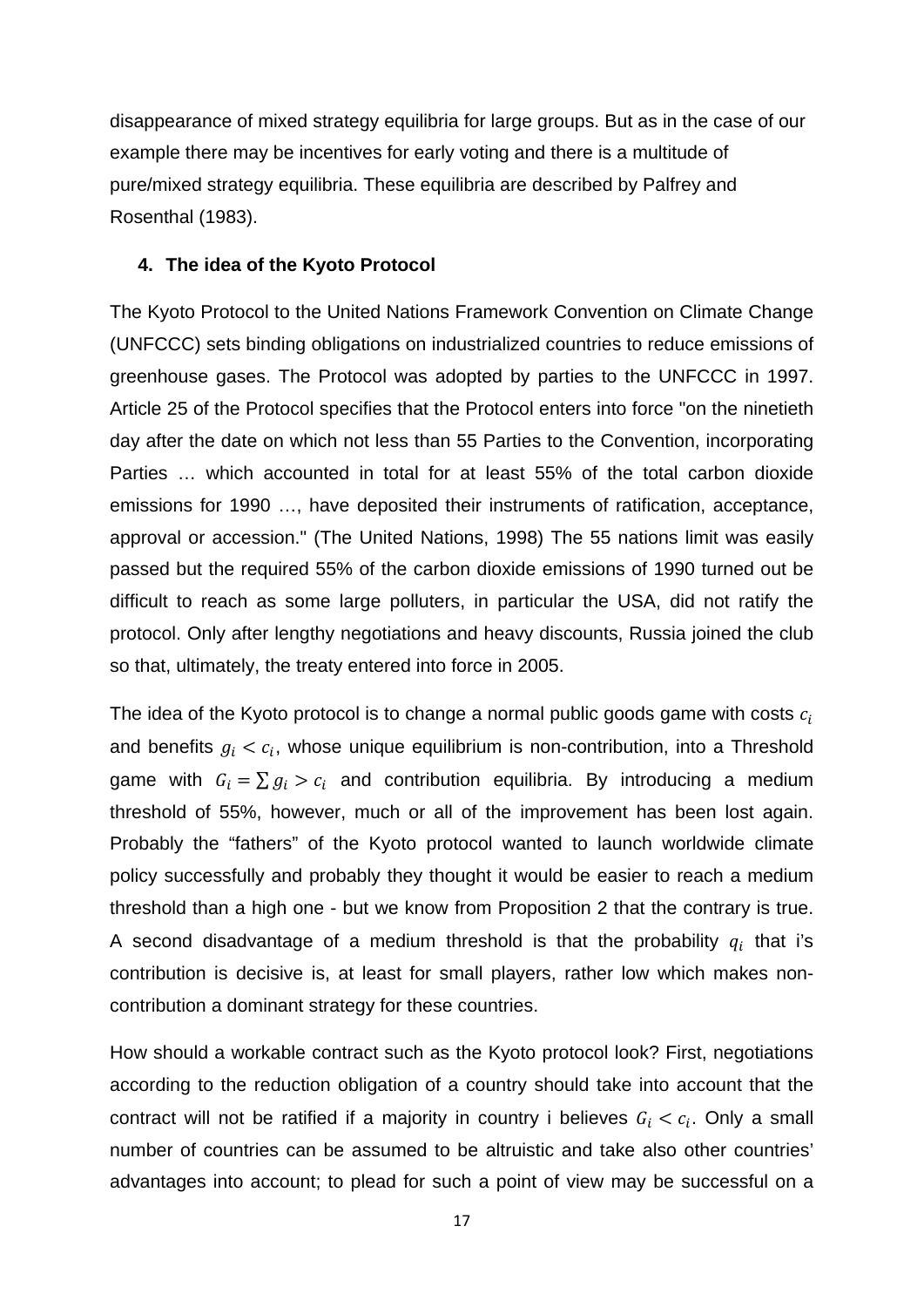climate conference but mostly not in a parliamentary decision in the home country. Second, the contract should be signed only by those who (almost) certainly fulfill  $G_i > c_i$ . Third, with a highly demanding threshold, big players as China, USA, and EU become irreplaceable and, with refunding, will contribute with certainty. This requires that the first two points are met and that refunding is not deteriorated by a too long period in which countries have time to ratify the contract. In such a contract, refunding means "no obligation if the necessary quota is not reached". If investments in CO2 have taken place, however, they are practically irreversible. Theorem 4(v) shows that, without refunding, irreplaceable players are in a difficult position.

#### **5. Conclusion**

A Threshold Public Good game has been investigated with binary decisions, a general Threshold defined on contributing player sets, players who profit and players who suffer from the launch of the project and have different cost/benefit relations. If all players profit from the launch of the project then it is better to establish an "unnecessarily" high threshold because the additional costs are overcompensated by the increasing probability of success. Players in equal strategic positions with equal cost/benefit relations are supportive with equal probabilities. If player i is not less important than j and has a smaller cost/benefit relation then he supports the project with a higher probability, provided the two players are members of a minimal supporting set. In the Volunteer's Dilemma, however, where the minimal supporting sets are singletons players with a lower cost/benefit relation support the project with a lower probability. If player *j* is even unnecessary if *i* supports the project, then *j's* support probability is zero. An irreplaceable player (who is contained in every minimal supporting set) is, in a mixed strategy equilibrium, not better off than with playing the pure strategy of zero contributions. With refunds, an irreplaceable player contributes with certainty.

These are important messages for real world Threshold games although we know from experimental economics that people often do not behave according to theoretical results. But I think that the message for climate policy, if it wants to rely on Kyoto protocol-like treaties, is nonetheless important: Establish not so ambitious requirements from single countries in order to maintain low cost/benefit relations but require rather ambitious thresholds (close to 100%) for the contract to enter into force.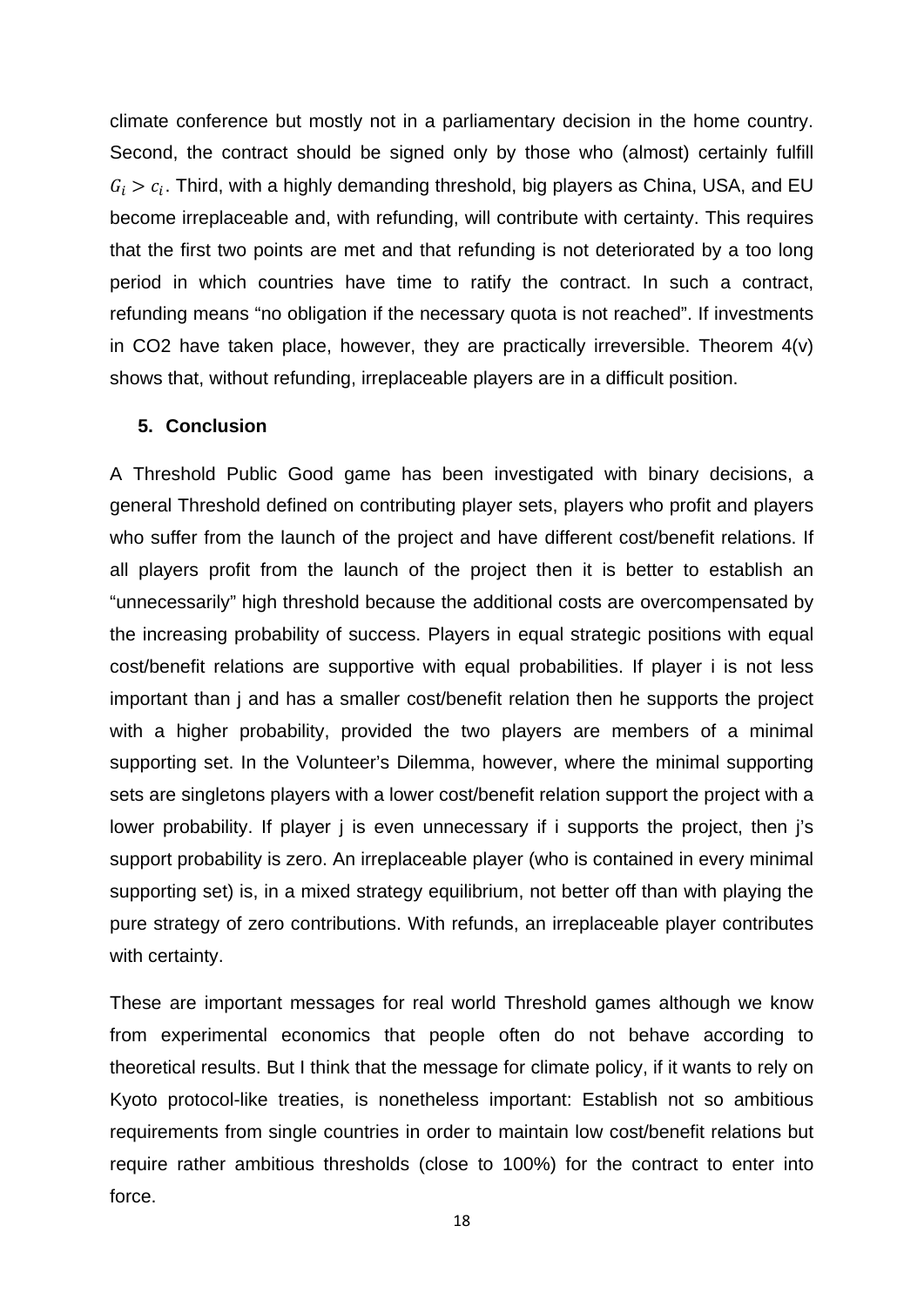A certain shortcoming of the analysis is its reliance on Complete Information. But let us ask where, in the case of the Kyoto-protocol for example, the deviations are. There are a lot of "objective" scientific institutes and organizations which estimate costs and benefits for all countries and most of them can be trusted not to manipulate their estimates in favor of some countries. Of course, all these figures are highly uncertain and, insofar, there is incomplete information. But there is, perhaps with the exception of some countries like China, no substantial amount of private information. So we have mainly a collective decision under risk but not one where private information has strategic value.

There are other examples of the provision of Threshold Public Goods where private information can be decisive, for example tight parliamentary votes where secret incentives depending on threats, bribes, and tit-for-tat arrangements may be decisive. It does not look easy, however, to merge mixed strategy equilibria and Incomplete Information.

#### **Appendix**

#### **A1. Proposition 1:**

Without proof.

## **A2. Proposition 2:**

**Proof:** (i) follows from (3). (ii) Higher refunds decrease  $d_i$  and therefore, because of (3), the expected equilibrium  $q_i$ . Because  $Q_{+i} = 1$  for  $\{i\} \in \mathcal{H}$  the decrease of  $q_i$  must be due to an increase of  $Q_{-i}$ . (iii)  $p_i = 1$  is the best reply to full contributions of others because  $G_i > c_i$ , and  $p_i = 0$  is a best reply to others' non-contributions (in the cases with WR the best replies are arbitrary). In every mixed strategy equilibrium we have  $q_i = P/p_i = d_i/G_i$  with  $P = \prod_{j \in N} p_j = \left[\prod_{j \in N} d_i/G_i\right]^{1/(n-1)}$ , i.e. the mixed strategy equilibrium is unique. Because  $Q_{+i} = q_i$  (4) implies  $U_i = 0$ . (iv) follows from  $Q_{+i} = 1$  if  $\{i\} \in \mathcal{H}$  and  $Q_{+i} \leq 1$  otherwise.  $\Box$ 

#### **A3. Lemma 1:**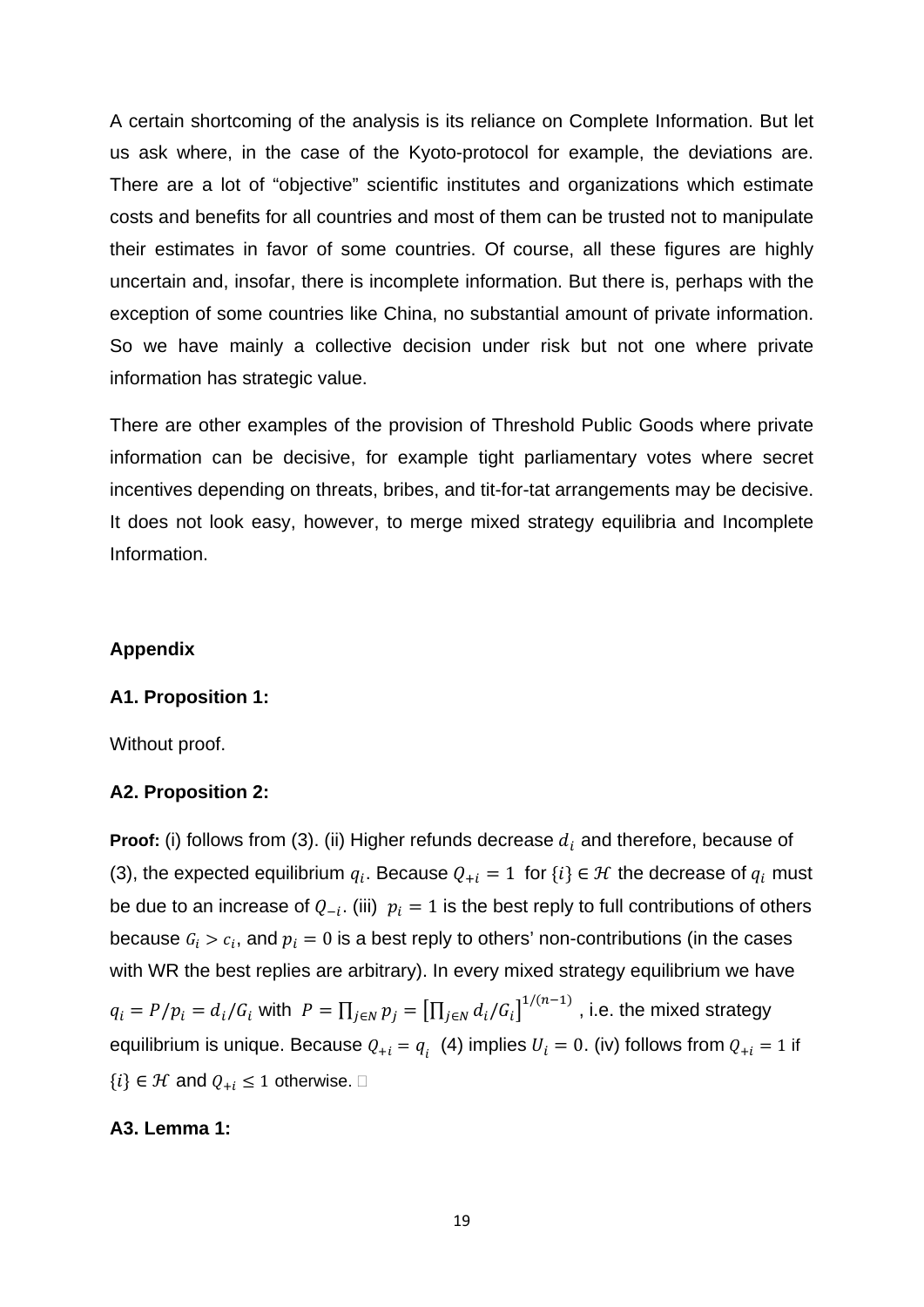**Proof:** If  $S \in \mathcal{H}$  then every player can be substituted by a player from  $N - S$ . I.e. if a set with k players is in  $H$  then every set with k players is in  $H$ .  $\Box$ 

#### **A4. Preparatory definitions and Lemmas**

Let us now assume two players with contribution probabilities  $p_i$  and  $p_j$  and let us define

$$
(6) q_{i,j} = prob({S:i,j \notin S \notin \mathcal{H}, \{i,j\} \cup S \in \mathcal{H}\})
$$

which is the probability that the coalition  $\{i, j\}$ , regarded as one player, is decisive.

(7) 
$$
q_{i,-j} = prob({S : i, j \notin S \notin \mathcal{H}, {i} \cup S \in \mathcal{H}})
$$

describes the probability that i is decisive when j does not contribute and, vice versa,

(8)  $q_{j,-i} = prob({S:i, j \notin S \notin \mathcal{H}, \{j\} \cup S \in \mathcal{H}\}).$ 

In addition, we define

$$
(9) \ q_{i,+j} = prob(\{S : i,j \notin S, \{j\} \cup S \notin \mathcal{H}, \{i,j\} \cup S \in \mathcal{H}\}) = q_{i,j} - q_{j,-i}
$$

which describes the probability that i is decisive when also j contributes. Respectively we get

(10) 
$$
q_{j,+i} = prob(\{S:i,j \notin S, \{i\} \cup S \notin \mathcal{H}, \{i,j\} \cup S \in \mathcal{H}\}) = q_{i,j} - q_{i,-j}
$$
.

After these preparatory definitions we get

(11) 
$$
q_i = (1-p_j) * q_{i,-j} + p_j * q_{i,+j}
$$

(12) 
$$
q_j = (1 - p_i) * q_{j, -i} + p_i * q_{j, +i}.
$$

Apparently the following relations hold

- $q_{i-i} + q_{i-i} \leq q_{i,i}$
- (14)  $q_{i,-j} = q_{j,-i} = q_{-}$  and  $q_{j,+i} = q_{i,+j} = q_{+}$  if i and j are in symmetric strategic positions
- (15)  $q_{i-i} \geq q_{i-i}$  if i is not less important than j.

**Lemma 2**: Assume that i and j are both mixed strategy players with equilibrium contribution probabilities  $0 < p_i$ ,  $p_j < 1$ . If  $r_i > (=,>)r_i$  then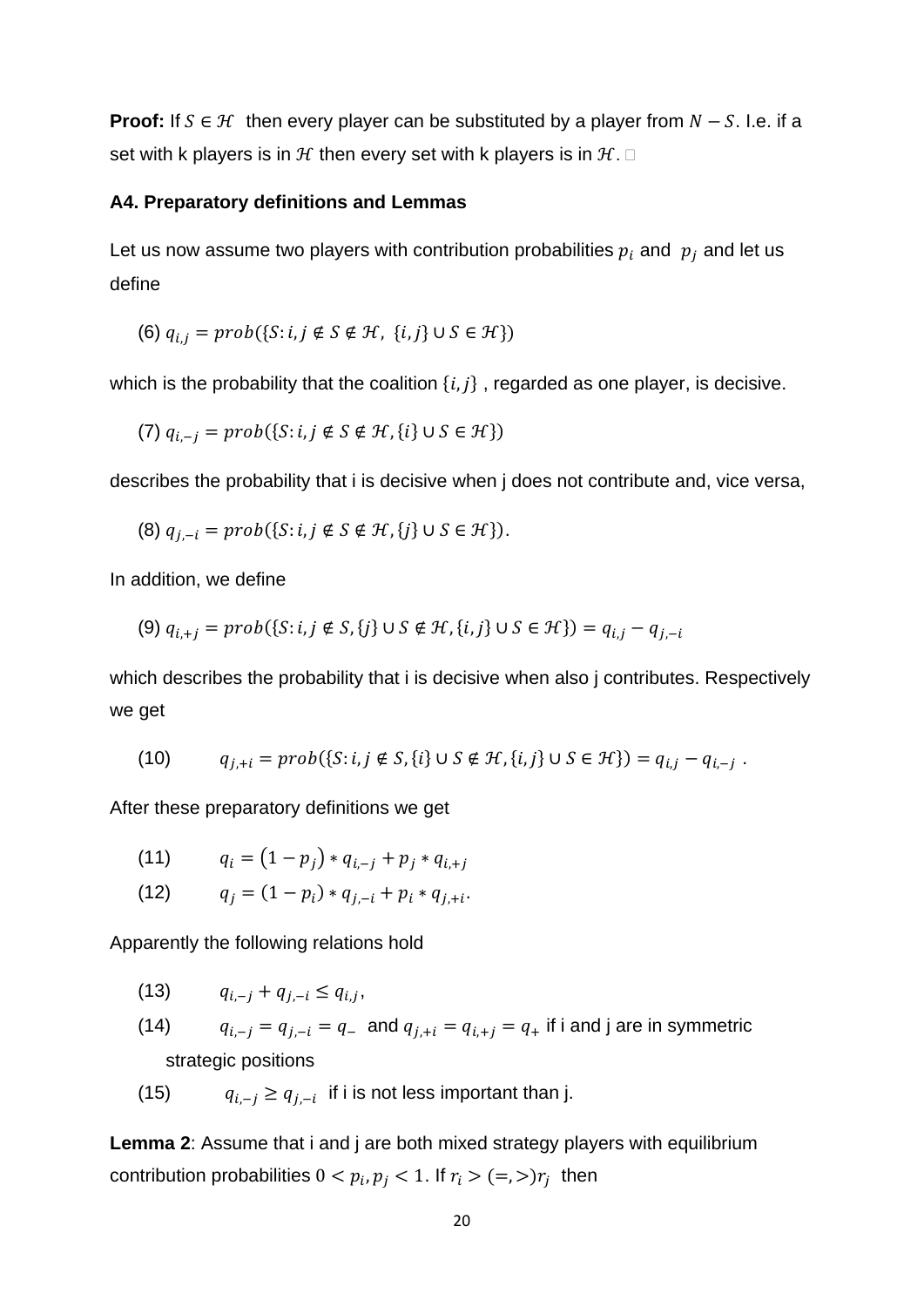(16)  $q_{i-i} - q_{i-i} < (=, >)(q_{i,i} - q_{i-i} - q_{i-i}) * (p_i - p_i).$ 

**Proof:** After applying (9) and (11) and then (7) and (8) to  $q_i = r_i < (=,>)r_j = q_j$  we get (16).

Because of (15) and (13), Lemma 2 allows us to investigate the effect of cost/benefit relations on price relations. It is decisive, however, whether (13) applies with equality or not.

**Lemma 3:** If all players  $h \in N$  play mixed strategies with  $0 < p_h < 1$  and if  $\{i, j\}$  is contained in a minimal supporting set then  $q_{i,-i} + q_{i,-i} < q_{i,i}$ . If  $\{i,j\}$  is not contained in any minimal supporting set then  $q_{i,-i} + q_{i,-i} = q_{i,i}$ .

**Proof:** If all players play strict mixed strategies then all sets  $S \subset N$  of supporting players are assumed with positive probability. Let us define  $q_{+i,+i} = prob(\{S : i,j \notin \mathbb{Z}\})$  $S, \{i\} \cup S \notin \mathcal{H}, \{i\} \cup S \notin \mathcal{H}, \{i, j\} \cup S \in \mathcal{H}\}$  which is positive if  $\{i, j\}$  is contained in a minimal supporting set and zero otherwise. As  $q_{i,j} = q_{i-1} + q_{i-1} + q_{i+1,i}$ , (12) has to apply without equality in the former case and with equality in the latter.

#### **A5. Proposition 3**

**Proof:** (i) If players i and j are in symmetric strategic positions then  $q_{i,-j} = q_{j,-i}$ . (16) and Lemma 3 imply the statements. (ii) If i is not less important than j then  $q_{i,-i} \ge$  $q_{i-i}$  and (16) and Lemma 3 imply  $p_i \ge p_i$ .

#### **A6. Proposition 4**

**Proof:** (i) Compare definitions. (ii) follows from  $U_i = p_i * Q_{+i} (G_i - c_i)$  in the case of refunding of an irrepleaceable player, i.e. with  $Q_{-i} = 0$ . (iii) If i is irreplaceable then  $q_{i,-i} = 0$  for all j. (11) and (12) imply

(17) 
$$
r_j = p_i * q_{j,+i} \geq p_i * q_{i,j}, \quad r_i = (1-p_j) * q_{i,-j} + p_j * q_{i,+j} \leq q_{i,j}.
$$

By dividing the two inequalities we get  $p_i \leq \frac{r_i}{r_j}$ . (iv) If also j is irreplaceable then also  $q_{i,-i} = 0$  and instead of (17) we get

(18) 
$$
r_j = p_i * q_{i,j}, r_i = p_j * q_{i,j}.
$$

(v) follows from  $Q_{-i} = 0$  and (4).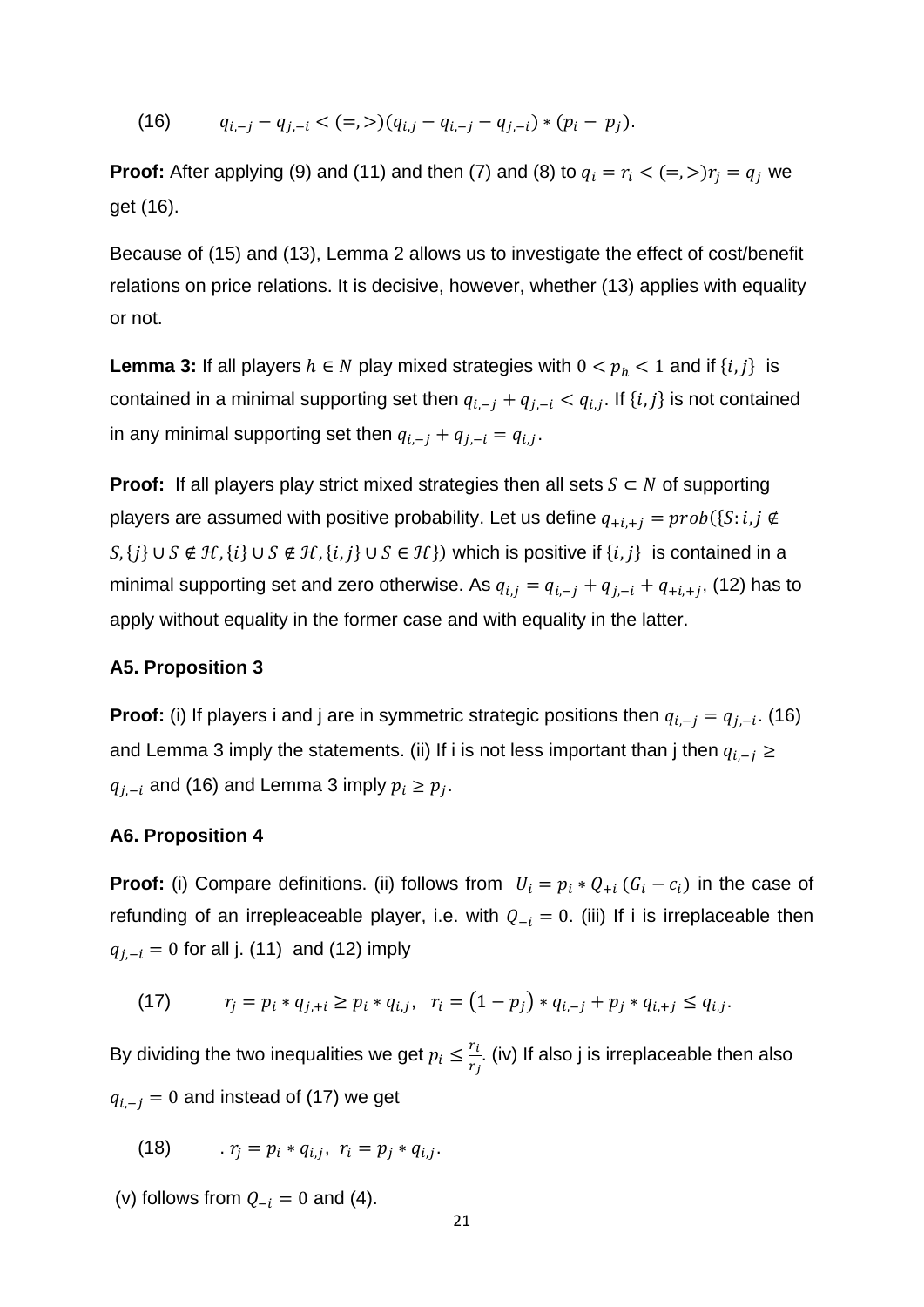#### **A7. Proposition 5**

**Proof:** (i) and (ii): Compare definitions. (iii) From (ii) and Lemma 3 follows  $q_{i,j}$  =  $q_{i,-i} + q_{i,-i}$ . Let us assume  $0 < p_i, p_i < 1$ . Then we would get  $r_i = q_{i,-i}$  and  $r_i = q_{i,-i}$ . Because i is not less important than j,  $q_{i,-i} \leq q_{i,-i}$ . This is a contradiction to  $r_i < r_i$ . I.e. either I or j plays a pure strategy. Now assume  $p_i < p_j$ . Then  $p_j > 0$  and therefore  $q_j = q_{j,-i} \ge r_j$ , and  $p_i < 1$  and therefore  $q_i = q_{i,-j} \le r_i$ . Because of  $q_{j,-i} \le r_j$  $q_{i,-i}$  we get  $r_i \geq r_i$  which is again a contradiction to the assumption  $r_i < r_i$ . Therefore  $p_i \geq p_j$  and, because not both of them can play mixed strategies,  $(p_i, p_j) =$  $(1, p)$  or  $(p, 0)$  with  $0 \le p \le 1$  have to apply. But if i contributes with certainty then j's contribution is superfluous and he will contribute with zero probability.

#### **A8. Proposition 6**

Without Proof.

## **References**

- Bagnoli, M., Lipman, B.L. (1989). "Provision of Public Goods: Fully Implementing the Core through Private contributions". The Review of Economic Studies 56 (4), 583-601.
- Bilodeau, M. and Slivinsky, A. (1996): "Toilet Cleaning and Department Chairing: Volunteering a Public Service" Journal of Public Economics 59, 299-308.
- Bolle, F. (2011). Passing the buck. Discussion paper No. 308//European University Viadrina, Department of Business Administration and Economics.
- Chen, Xiao-Ping (1996): "Sequential Choice in a Step-Level Public Goods Dilemma: The Effects of Criticality and Uncertainty", Organizational Behavior and Human Decision Processes, Vol. 65/1, 37-47.
- Coats, J.C., Gronberg, T.J., Brit Grosskopf, B. (2009). "Simultaneous versus sequential public good provision and the role of refunds — An experimental study"Journal of Public Economics 93, 326–335.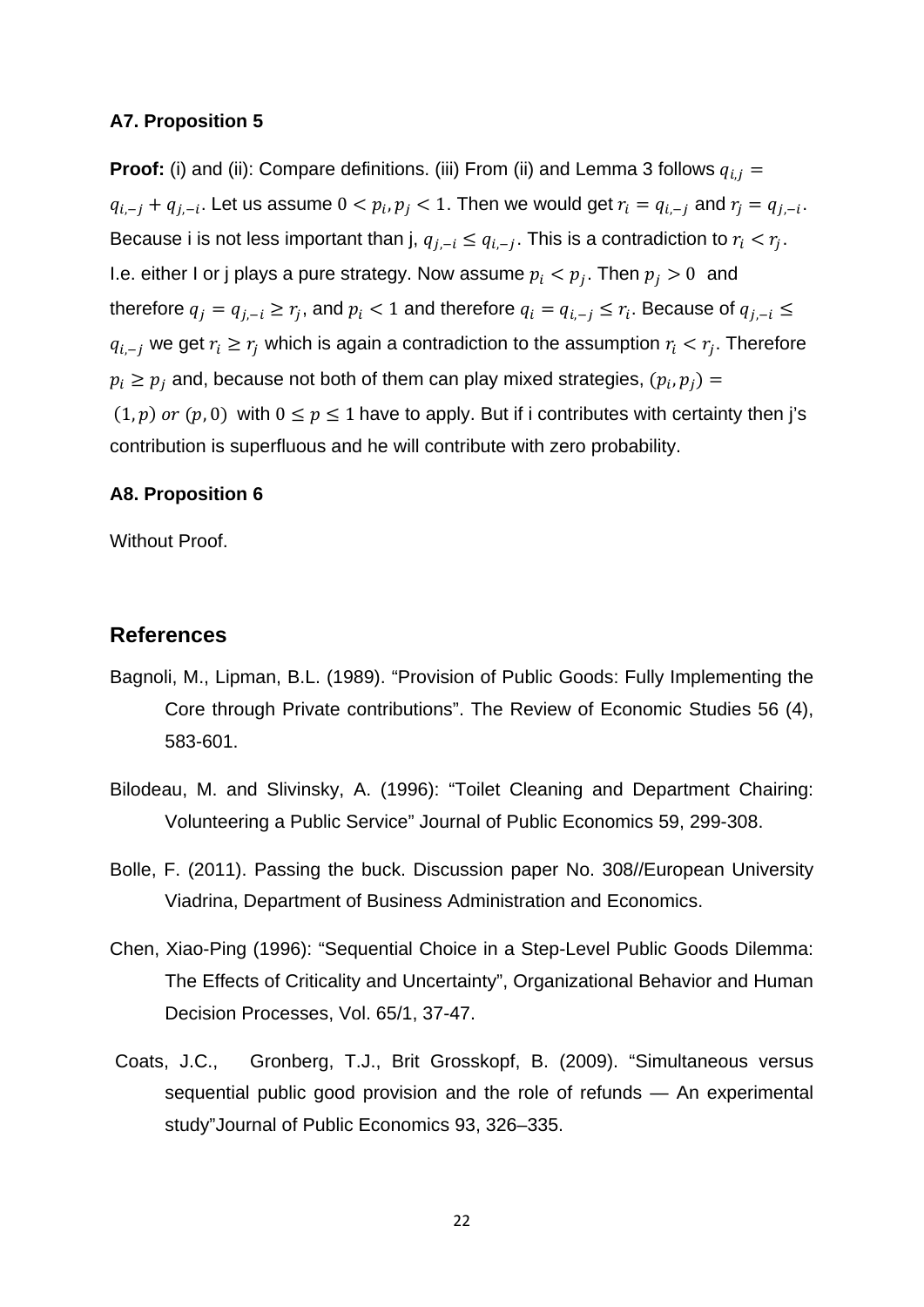- Croson, Rachel T.A., and Melanie Beth Marks (2000) "Step Returns in Threshold Public Goods: A Meta- and Experimental Analysis," Experimental Economics 2:239–259.
- Dawes, R., Orbell, J., Simmons, R., van de Kragt, A. (1986). "Organizing Groups for Collective Action", American Political Science Review 80, 1171-1185.
- Diekmann, A. (1985): "Volunteer's Dilemma", Journal of Conflict Resolution, Vol. 29/4, 605-610.
- Diekmann, A. (1993): "Cooperation in an Asymmetric Volunteer's Dilemma Game Theory and Experimental Evidence", International Journal of Game Theory 22, 75-85
- Downs, A. (1957). "An Economic Theory of Democracy", New York: Harper.
- Erev, I. and Rapoport, A. (1990): "Provision of Step-Level Public Goods: The Sequential Contribution Mechanism" Journal of Conflict Resolution, Vol. 34/3, 401-425.
- Franzen, A. (1995). "Group size and one-shot collective action", Rationality and Society, 7, 183-200.
- Geys, B. (2006). "'Rational' Theories of Voter Turnout: A Review", Political Studies Review 4(1), 16–35.
- Goeree, J.K., Holt, C. (2005b). "An Explanation of Anomalous Behavior in Models of Political Participation", American Political Science Review 999(2), 201-213.
- Goeree, J.K., Holt, C.,Moore, A. (2005a), "An Experimental Examination of the Volunteer's Dilemma", www.people.virginia.edu/~akm9a/Volunteers Dilemma/vg\_paperAug1.pdf.
- McEvoy, D. (2010). "Not it: opting out of voluntary coalitions that provide a public good,"Public Choice, Springer, vol. 142(1), pages 9-23, January.
- Offerman, Theo, Arthur Schram and Joep Sonnemans (1998) "Quantal Response Models in Step-Level Public Goods," European Journal of Political Economy,14, 89-100.